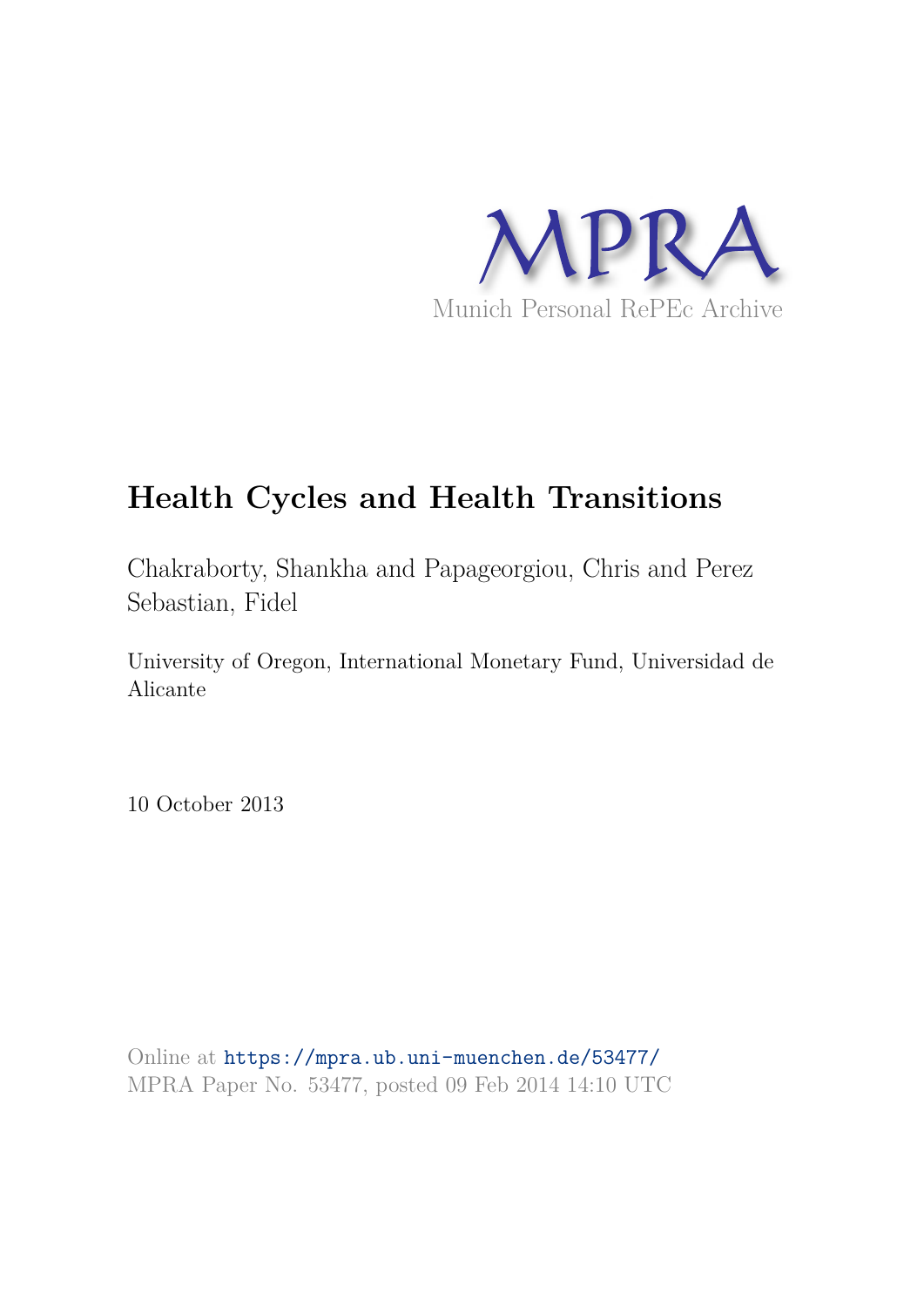## **Health Cycles and Health Transitions**<sup>∗</sup>

Shankha Chakraborty UNIVERSITY OF OREGON shankhac@uoregon.edu

Chris Papageorgiou INTERNATIONAL MONETARY FUND cpapageorgiou@imf.org

Fidel Pérez Sebastián UNIVERSIDAD DE ALICANTE fidel@merlin.fae.ua.es

### Forthcoming: *Macroeconomic Dynamics*

#### **Abstract**

We study the dynamics of poverty and health in a model of endogenous growth and rational health behavior. Population health depends on the prevalence of infectious diseases that can be avoided through costly prevention. The incentive to do so comes from the negative effects of ill health on the quality and quantity of life. The model can generate a poverty trap where infectious diseases cycle between high and low prevalence. These cycles originate from the rationality of preventive behavior in contrast to the predator-prey dynamics of epidemiological models. We calibrate the model to reflect sub-Saharan Africa's recent economic recovery and analyze policy alternatives. Unconditional transfers are found to improve welfare relative to conditional health-based transfers: at low income levels, income growth (quality of life) is valued more than improvements to health (quantity of life).

**JEL Classification:** O11, O40, O47.

**Keywords:** Infectious Disease, Cycles, Economic Epidemiology, Morbidity, Mortality, Conditional Transfers, Unconditional Transfers.

<sup>∗</sup>An earlier version circulated under the title "Battling Infection, Fighting Stagnation". We are grateful to an associate editor and two referees of this journal for valuable feedback. Thanks to Costas Azariadis, Simon Johnson, Kiminori Matsuyama, Marla Ripoll, Richard Rogerson, Rodrigo Soares, Antonio Spilimbergo, and seminar participants at various universities this paper was presented for comments and suggestions. The views expressed in this study are the sole responsibility of the authors and should not be attributed to the International Monetary Fund, its Executive Board, or its management.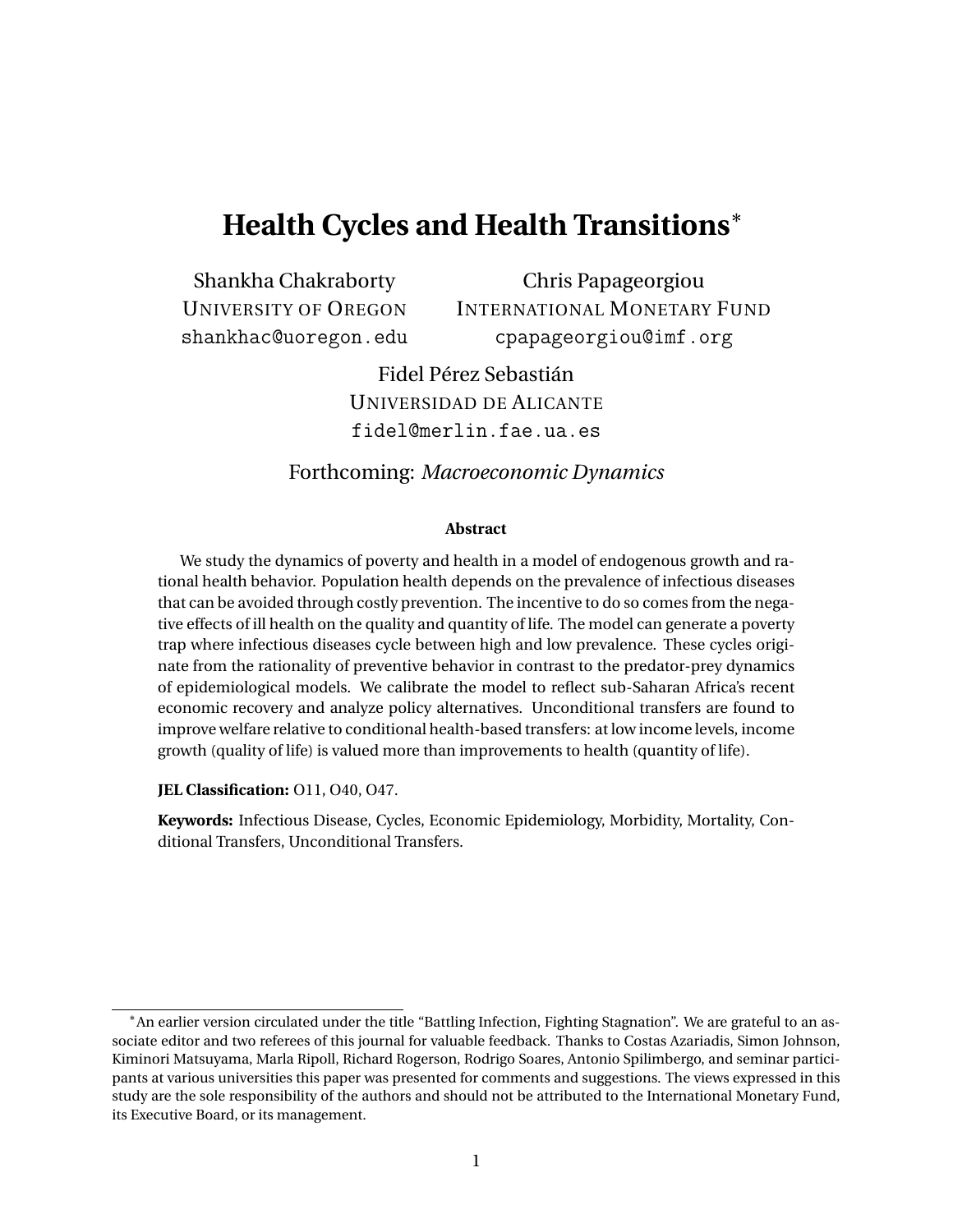## **1 Introduction**

Health and income are each elemental to welfare but it is perhaps their joint relationship that has most intrigued researchers. Countries that are poor are also likely to have worse population health. Nowhere is this correlation more apparent than in sub-Saharan Africa with its twin problems of severe poverty and ill health. Much of the ill health stems from infectious diseases which account for 64% of its overall disease burden (DALYs) relative to 30% worldwide (Global Burden of Disease 2002, WHO). While the burden falls disproportionately on infants and children, adults suffer too. The probability of death between ages 15 and 60 is 30%−60% for African men compared to less than 12% in developed countries (Rajaratnam *et al*., 2010).

Building on prior work, Chakraborty *et al.* (2010), this paper presents a simple dynamic model of poverty and health. In a two period OLG model of endogenous growth, health is the outcome of exposure to infections early in life. That exposure depends on the prevalence of infectious disease and the extent to which individuals take preventive action to avoid them. Prevention incentives depend on the economic cost of illness and the effect of illness on overall wellbeing, while the ability to undertake costly prevention depends on potential earning.

This paper makes two new contributions to the literature on health and development. First it shows that the complementarity between poverty and infection risk can lead to a unique poverty trap that consists of periodic health and economic cycles. Epidemiological models are known to admit cycles, usually from some form of predator-prey interaction. Cycles arise here, instead, from a behavioral response to the threat of infection and the effect of that infection on household choices and income.

An economy suffering from poverty and ill health faces a low return from costly prevention since the threat of infection – the disease externality – is high. Despite an underinvestment in prevention and its concomitant ill health, as long as aggregate TFP is high enough, the economy grows incrementally. When income crosses a threshold, prevention becomes affordable. This has two effects: it leaves fewer resources towards investments that directly augment future income and it lowers the aggregate risk of infection. The first effect depresses the future economy, the latter reduces incentives to engage in further prevention. The combined effect is to tip the economy back towards high disease prevalence.

The second contribution of this paper is to inform policies that facilitate economic and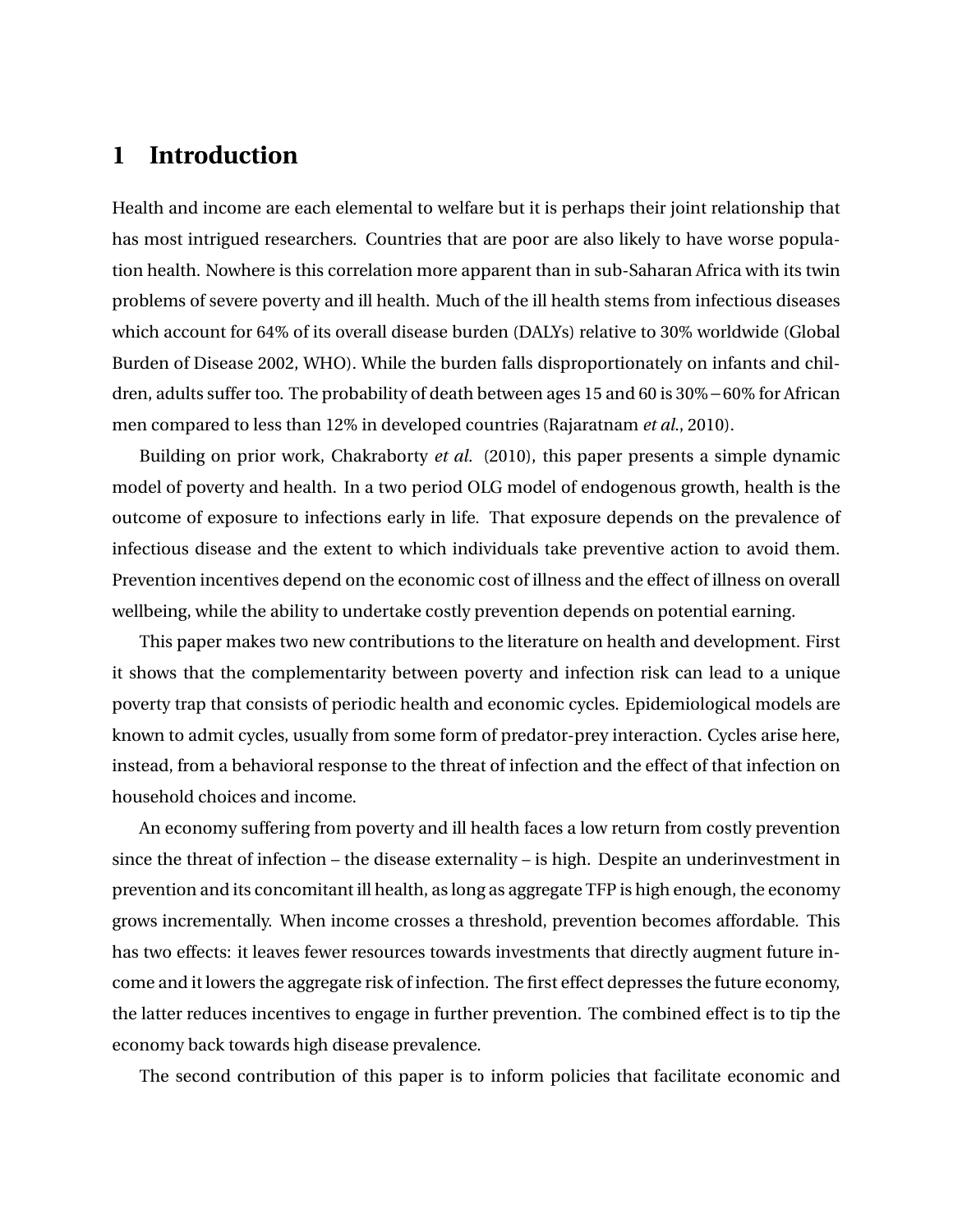health transitions.<sup>1</sup> After decades of stagnation during which African growth hovered at a dismal 1% in real terms and population health problems intensified, there are signs of hope for the continent. GDP per capita grew by 5% during the last three years (IMF, 2013) and the HIV crisis has stabilized, on the retreat in some areas (UN, 2013).

Inspired by this incipient growth, we calibrate the model to replicate broad patterns of sub-Saharan Africa's development. The dynamics implied by this exercise show slow initial growth and health improvement that then lead to rapid convergence towards the growth frontier. We study several types of policies – unconditional foreign aid, conditional (health-based) foreign aid and domestic transfers. Much of the debate on the effectiveness of foreign aid and poverty alleviation has occurred in a theoretical vacuum, without close attention to the intertemporal nature of poverty and its incentives. Since ill health is the source of poverty in our theory of African underdevelopment, the model is particularly suited to identify the dynamic gains and losses from these policy alternatives.

We show that, in principle, foreign assistance can be an effective tool to improve health and economic outcomes.<sup>2</sup> Both conditional and unconditional foreign aid are capable of significantly improving health and income though, somewhat surprisingly, unconditional aid is better at improving overall welfare. Even though health-based aid is better at effecting a health transition, at low levels of income, those gains to the quantity of life are dominated by the higher value placed on the faster income gains from unconditional aid. We also consider combination policies that ease the economy into transition through foreign aid, later replaced by fully-funded domestic transfers: the welfare gains relative to the non-interventionist outcome are sizable, but come at the cost of slow convergence to the growth frontier.

Several bodies of work are related to this paper. We build on Geoffard and Philipson's (1996) insight that ignoring the effect of rational health behavior may convey an imprecise view of disease dynamics and the effectiveness of public health interventions. Two contributions in economic epidemiology most relevant for our work are Goenka and Liu (2010) and Goenka *et al.* (2013). Both integrate the susceptible-infectious-susceptible (SIS) model from epidemiology

 $1By$  health transition we mean not just an epidemiological transition out of infectious diseases but behavioral changes accompanying that transition, specifically the adoption of preventive health (Frenk *et al.* 1991).

 $2$ This is not to deny the problems of implementation, time inconsistency and institutional failures that have plagued aid effectiveness. Since most models of poverty are either static or purely income-based, the value added of our exercise lies in identifying policies that are better at improving dynamic incentives and quantifying their human and economic costs.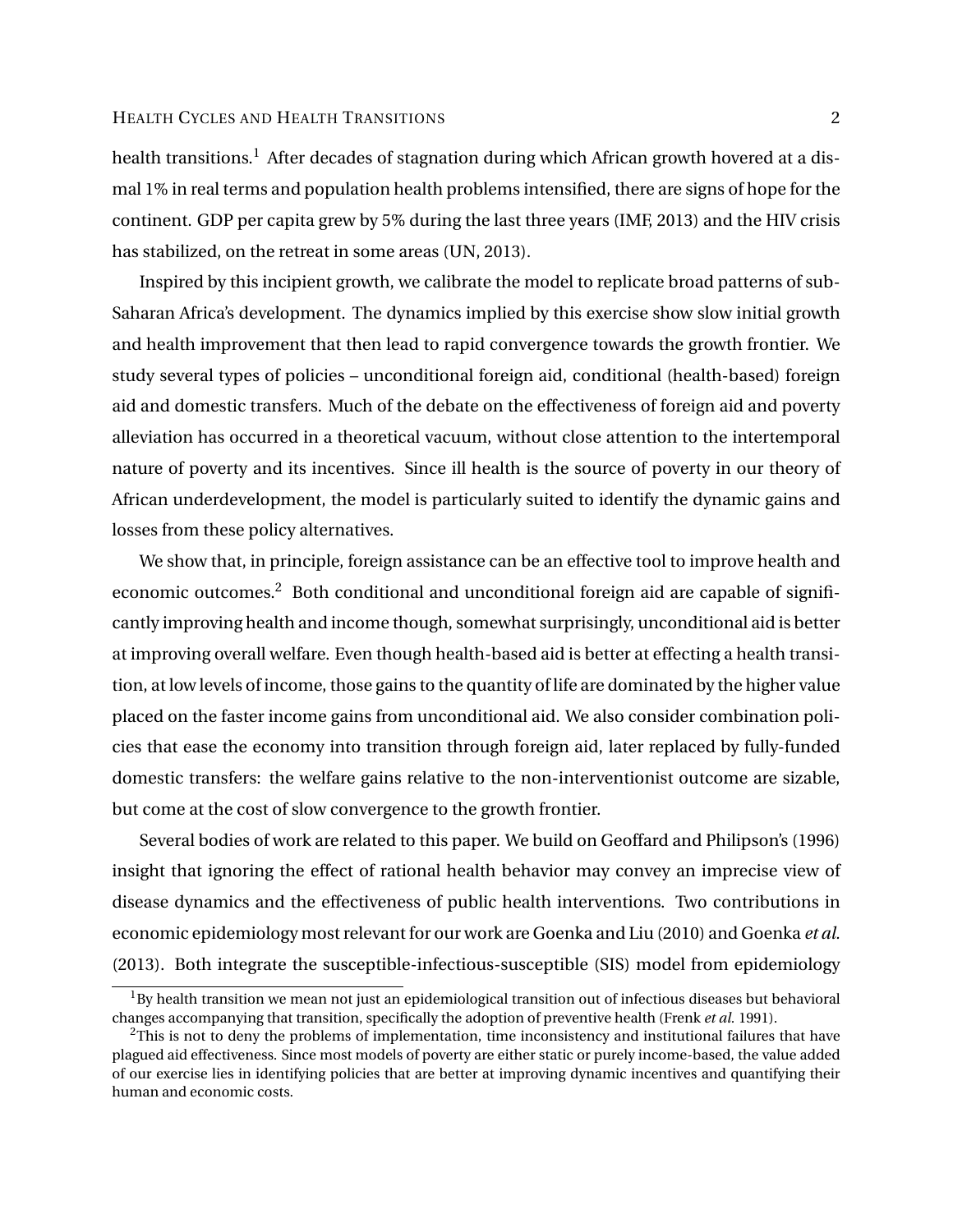into dynamic general equilibrium models. The first paper illustrates the presence of disease and economic cycles due to a variation of the predatory-prey mechanism where there is no health choice. The second paper incorporates public health expenditure that affects people's susceptibility to illness and recovery from it and establishes a rich set of dynamic possibilities for the social planner's problem. In our paper, on the other hand, market failures from disease and production externalities drive the dynamics and open the door for policy interventions.<sup>3</sup>

From the voluminous literature on foreign aid and growth, one paper is particularly relevant to our analysis of conditional health-based aid. Mishra and Newhouse (2009) estimate the effects of aid on infant mortality and find that although overall foreign aid does not have a statistically significant effect on infant mortality, health aid does. On developing country epidemiology, García-Montalvo and Reynal-Querol (2007) find that forced migration and social disruption due to civil wars are significant contributors to malaria incidence. While we ignore geo-political factors in the spread of diseases, if the quantitative results presented here are any indication, the cumulative economic cost of this interaction between conflict and health is sizable.

A third literature related to our work studies the effectiveness of in-kind and cash transfers for poverty alleviation. Economists have traditionally preferred the use of cash transfers over in-kind transfers since the latter can lower overall utility by restricting household choices (Currie and Gahvari, 2008). Yet one of the key aspects of poverty is its dynamic nature. In fact if poverty were a transitional problem, the need for pro-poor policies would be less pressing. When dynamic incentives matter, in-kind transfers may well be more effective if they are targeted towards investments that improve income in the long run (Mookherjee, 2006). To the best of our knowledge this paper is the first to formalize this tradeoff in the context of Africa and poverty stemming from infectious disease and ill health.

The remainder of the paper is organized as follows. Section 2 reviews the model and identifies the key forces driving the dynamics of health and development. The model is calibrated to sub-Saharan Africa (henceforth SSA) in section 3 which then presents convergence dynamics and poverty trap cycles for reasonable parameter values. Section 4 returns to the baseline case of convergence growth and studies various policy packages. Section 5 concludes.

<sup>&</sup>lt;sup>3</sup>While Goenka et al. (2013) focus on steady states of their planner's problem, it is possible that their model too admits cycles since it embeds a similar behavioral response to disease prevalence.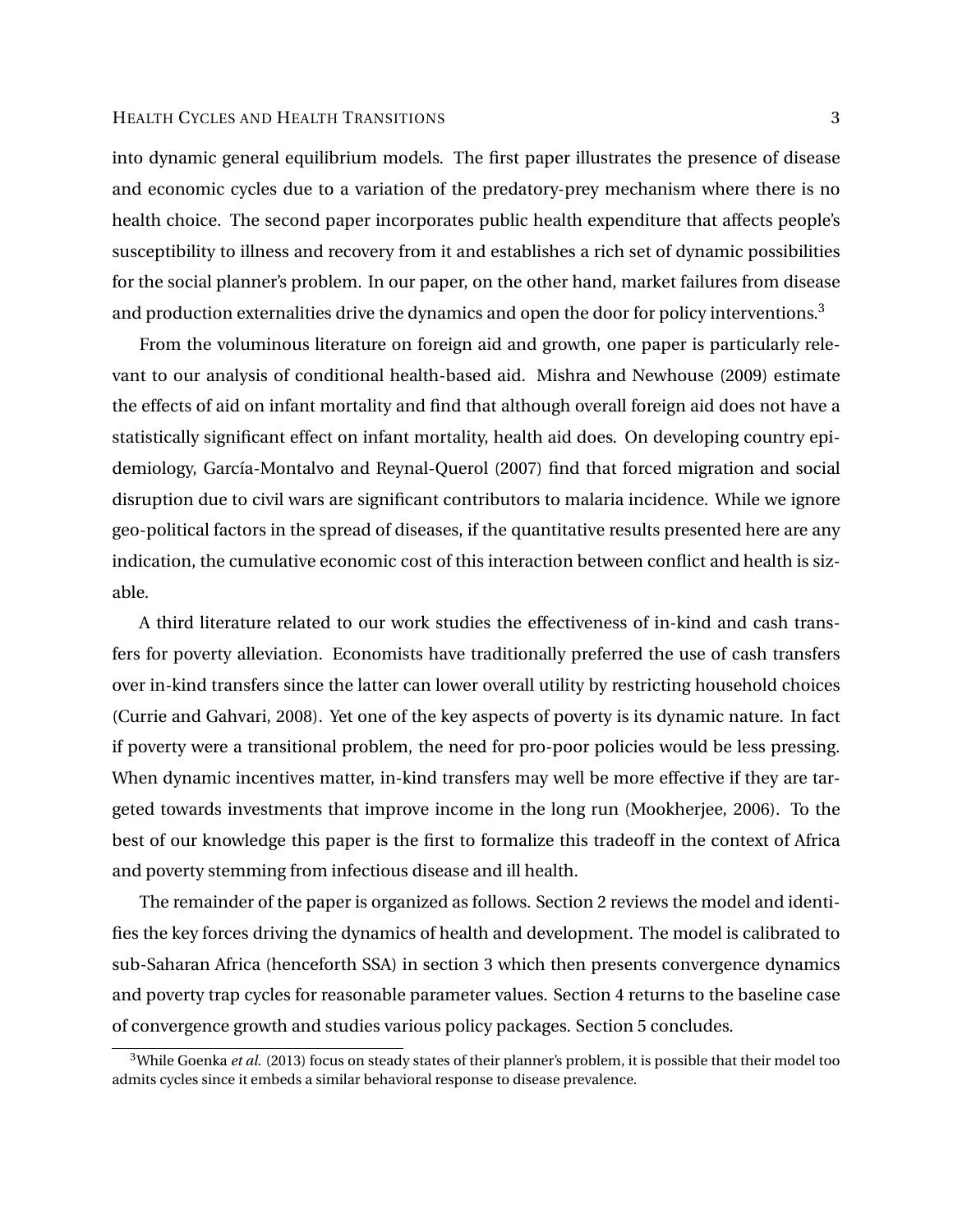## **2 The Model**

Overlapping generations of families populate a discrete time, infinite horizon economy. At every date *t* = 1, 2,... a unit mass of individuals is born. They are each endowed with a unit of labor time and potentially live for two periods. Survival to the second period depends on whether or not they contract infectious disease early in life and prematurely die from it. Model particulars closely follow Chakraborty *et al.* (2010), henceforth CPP (2010).

### **2.1 Disease Transmission**

Individuals work in youth and are retired in the second period. During youth, each individual gives birth to one offspring who is born healthy. An infected adult suffers a productivity loss of *θ* due to morbidity, supplying 1−*θ* units of efficiency labor. He also enjoys a lower quality of life: a consumption bundle *c* delivers the utility flow  $\delta u(c)$  instead of  $u(c)$ , where  $\delta \in (0,1)$ . Finally, an infected young individual faces the risk of dying before reaching old age.

All individuals start their youth being healthy. Subsequently some of them contract infectious diseases, susceptibility to which depends on prevention and disease prevalence. Early in youth individuals undertake preventive investment  $x_t \geq 0$ . This can take the form of expenditures on food and medicine to improve general health, or specific actions like investing in cleaner environment (e.g., potable water, sanitation), protective goods (e.g., mosquito nets, condoms) and occupational shift (e.g., more hospitable farmland). Prevention is chosen *ex ante*, before a susceptible young individual is exposed to infections, funded by zero-interest within-period borrowing against labor income.

Diseases spread from infected to susceptible individuals either directly via humans or indirectly through vectors such as mosquitoes, tsetse flies, water and air. Since our objective is to model the transmission of various infectious diseases generally, we take a parsimonious approach is assuming that the microbial load among these disease vectors is simply proportional to the number of infected individuals and that each susceptible individual is exposed to  $\mu > 1$ types of disease vectors. $^4$  Given  $x_t$ , the probability that a young individual gets infected from a particular disease vector is

$$
\pi(x) = \frac{a}{1 + qx}, \ a \in (0, 1), \ a > 1/\mu, \ q > 0,
$$
\n(1)

 ${}^{4}$  For an alternative specification of intra- and inter-cohort human-to-human transmission, see CPP (2010).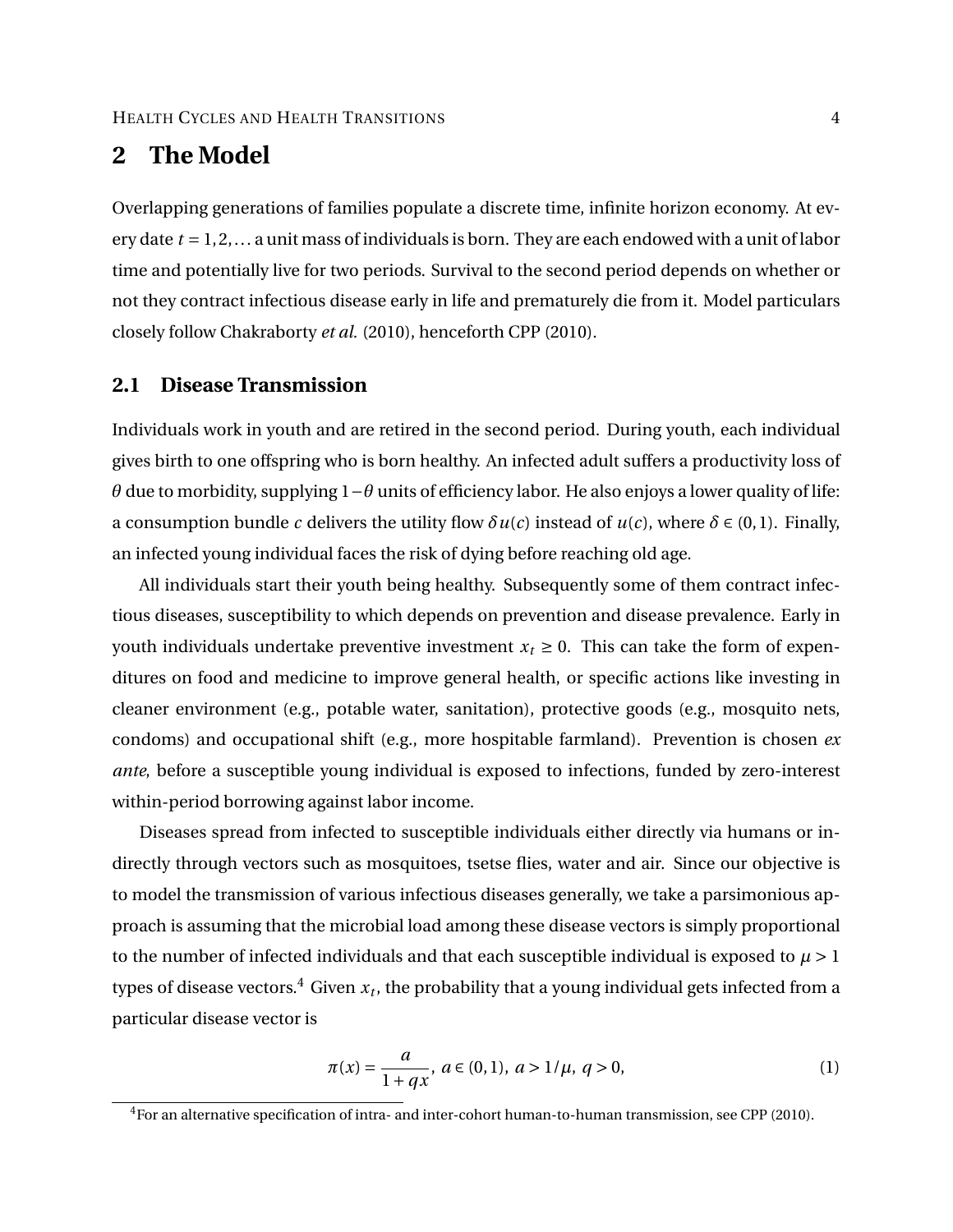for which  $\pi' < 0$ ,  $\pi(0) = a$  and  $\pi(\infty) = 0$ .

The assumptions underlying (1) merit further discussion. The parameter *a* should be thought of as intrinsic resistance, the outcome of virus mutations and genetic evolution of humans in their particular environment. Humans in the Old World acquired immunity and resistance over thousands of years as a consequence of its temperate climate and domestication of animals, endowing those populations with lower values of *a* that increased the efficacy of preventive behavior. For example, starting from a population with heterogenous disease resistance, if less resistant individuals died without passing on their genes, over time the population would end up with lower average *a*.

In the case of SSA this evolutionary process may have been confounded by its encounter with the West. Colonization introduced new diseases to non-immune populations in eastern, central, and southern Africa that were relatively more isolated than western Africa. Previously endemic diseases often took the form of epidemics so much so that the period 1880 − 1920 has been described as a time of tumultuous "ecological disaster" (Lyons 1993). By the midnineteenth century, tropical Africans were afflicted by most of the diseases of the temperate Old World.

Similarly we interpret *q* as the effectiveness of medicine and national health institutions. These are taken as exogenous (see Bhattacharya *et al.*, 2007, for a model of public health). The epidemiological literature offers evidence why *q* may have been substantially lower in Africa than in Europe. If colonialism brought new diseases to Africa, public health practices of the colonial powers did not help matters. Often large-scale medical campaigns were launched against single illnesses which were expensive but made little dent on the overall problem. In some cases, disease-specific knowledge was either absent or had limited transferability to Africa (Dunn, 1993). These problems have been worsened in the twentieth century by wars and social unrest, and by public health systems that are widely ineffective due to corruption, lack of provision and, in some cases, scarcity of skilled manpower.

Let  $p_t$  denote the probability of being infected for a typical young member of generation  $t$ . The probability that this person contracts an infection from exposure to a specific vector is  $i_t\pi_t$ , where *i<sup>t</sup>* is microbial load, proportional to the fraction of generation *t* − 1 who were infected. Hence the probability of contracting infections from exposure to the  $\mu$  disease vectors is

$$
p_t = 1 - [1 - i_t \pi(x_t)]^{\mu}.
$$
 (2)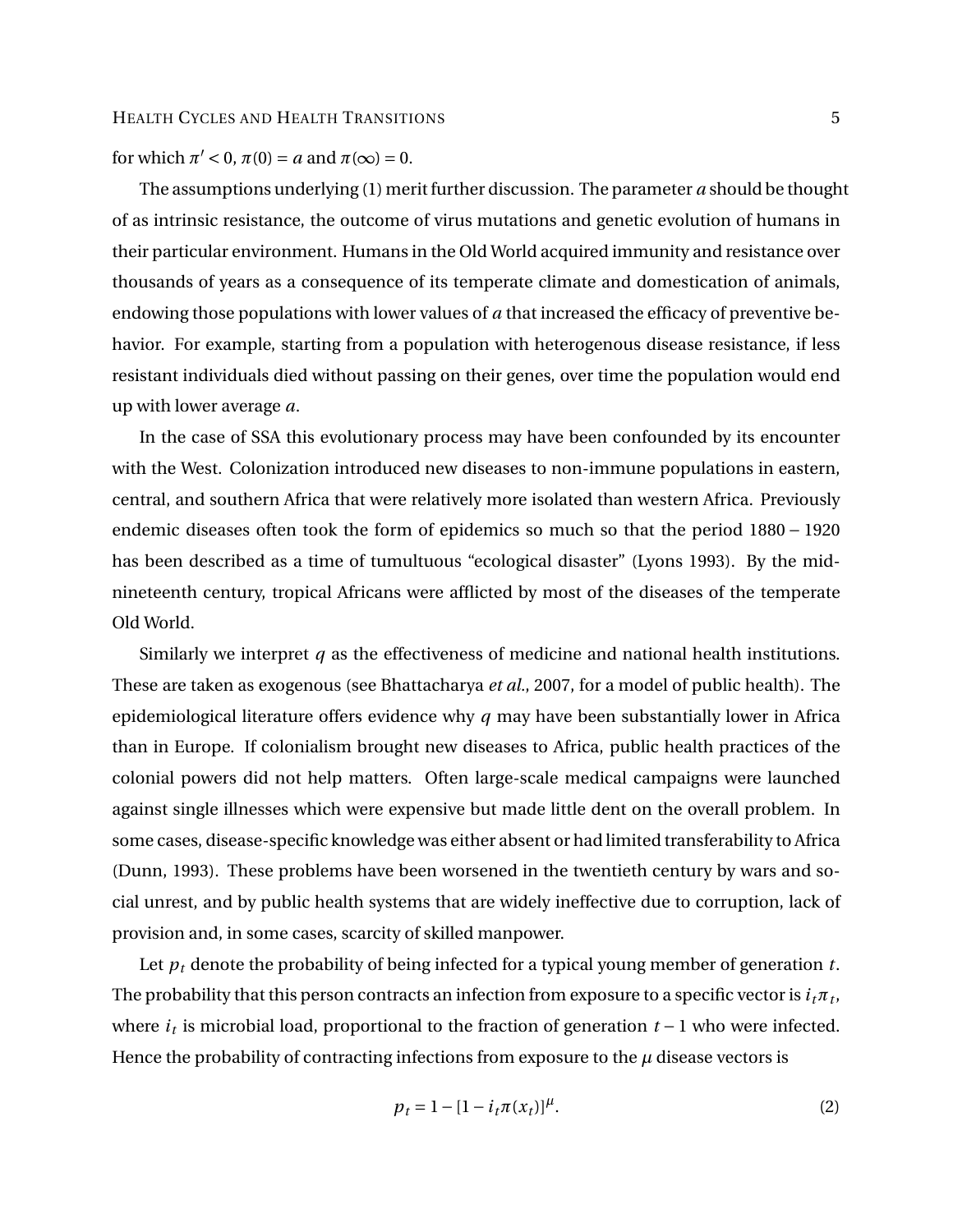Appealing to the law of large numbers, this gives the prevalence rate of the disease at date *t* +1, that is,  $i_{t+1} = p_t$ .

Our transmission process departs in important ways from the epidemiology literature where the evolution of diseases is typically exogenous to human decisions. Although the way infection spreads from the infective to the susceptible population in equation (2) is akin to standard epidemiological models, the probability of that transmission depends on a cost-benefit calculation of whether or not prevention is desired. We show later that the willingness to undertake prevention depends discontinuously on disease prevalence and income. Households are unwilling to spend on prevention under two situations: when the prevalence rate is too low and the threat of infection negligible, or when the prevalence rate is so high that the disease externality trumps private health behavior. Because of this, we streamline the disease dynamics in other respects relative to epidemiological models.

### **2.2 Preferences and Prevention**

As Figure 1 illustrates, household behavior is best studied in two stages: first, economic choices are made contingent on prevention and disease outcomes, then health choices determine the risk of infections and economic outcomes. Let the superscript *U* (*I*) on variables denote decisions and outcomes for uninfected (infected) individuals. An uninfected individual whose preventive behavior has successfully protected him from infectious disease maximizes lifetime utility

$$
u(c_{1t}^{U}) + \beta u(c_{2t+1}^{U}), \ \beta \in (0,1)
$$

subject to the budget constraints  $c_{1t}^U = w_t - x_t - z_t^U$  and  $c_{2t+1}^U = R_{t+1}z_t^U$ , w being the wage per efficiency unit of labor, *z* denotes savings and *x* is given by decisions made early in period *t*.

An infected individual, facing the constant probability 1−*φ* ∈ [0,1] of dying from infectious disease in old-age, maximizes expected lifetime utility

$$
\delta [u(c_{1t}^I) + \beta \phi u(c_{2t+1}^I)]
$$

subject to  $c_{1t}^I = (1 - \theta)w_t - x_t - z_t^I$  and  $c_{2t+1}^I = \hat{R}_{t+1}z_t^I$ , where  $\hat{R}_{t+1}$  denotes the annuity return that the individual takes as given. Assuming a perfect annuities market, in equilibrium, we have  $\hat{R}_{t+1} = R_{t+1}/\phi$ . For the utility function, we choose the standard CES,  $u(c) = (c^{1-\sigma}-1)/(1-\phi)$  $σ$ ,  $σ ≥ 0$ .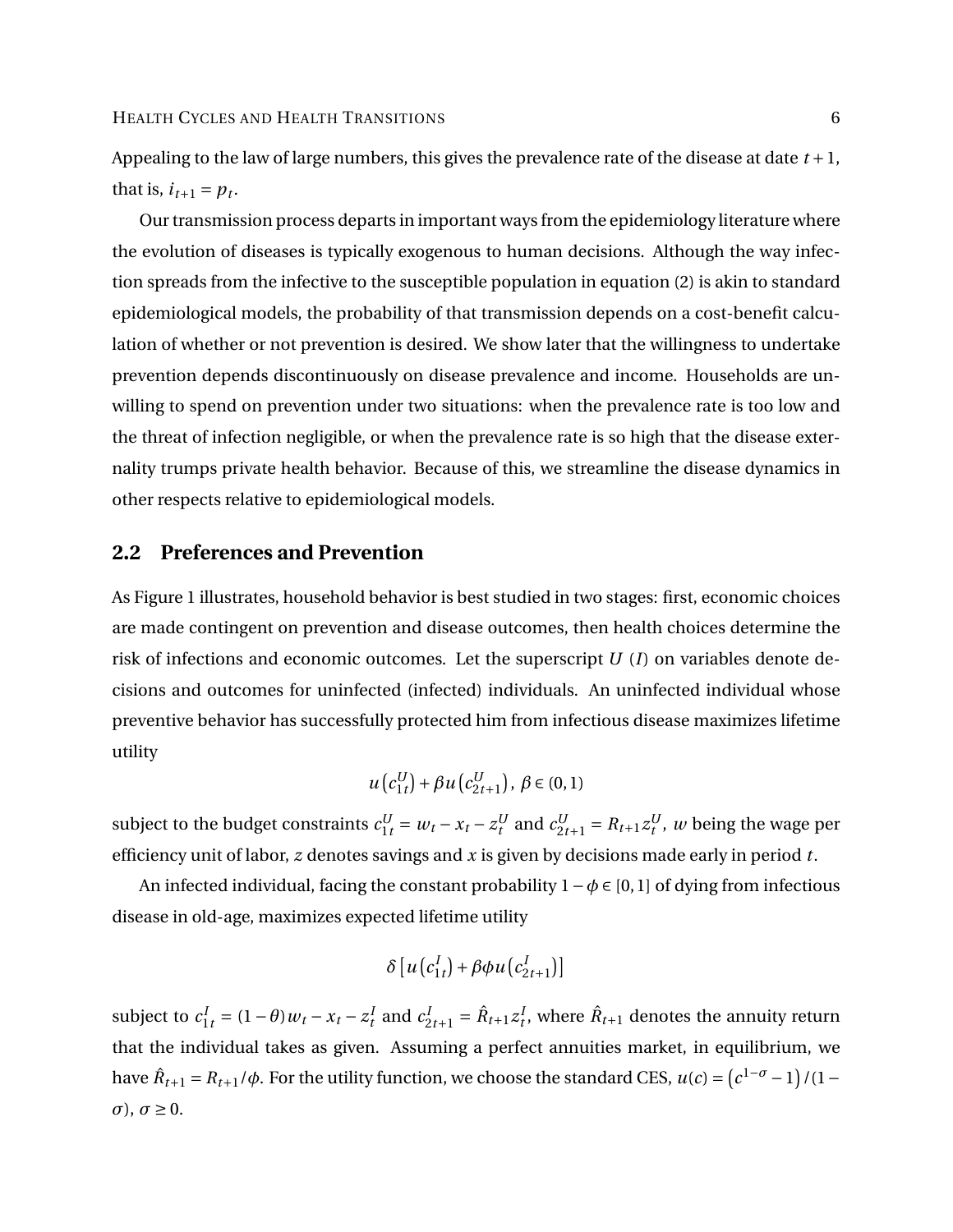

Figure 1: Timing of Events

Conditional on the choice of *x*, the household's optimization problem yields the saving decisions

$$
z_t^U = s_t^U(w_t - x_t), \text{ with } s_t^U \equiv \left(\frac{\beta^{1/\sigma} R_{t+1}^{1/\sigma - 1}}{1 + \beta^{1/\sigma} R_{t+1}^{1/\sigma - 1}}\right), \text{ and } (3)
$$

$$
z_t^I = s_t^I[(1-\theta)w_t - x_t], \text{ with } s_t^I \equiv \left[\frac{\phi\beta^{1/\sigma}R_{t+1}^{1/\sigma-1}}{1+\phi\beta^{1/\sigma}R_{t+1}^{1/\sigma-1}}\right] \tag{4}
$$

where the equilibrium annuity return has been substituted in. The impact of disease on development partly follows from the result  $z_t^U > z_t^I$ . The infected save less since they face a shorter lifespan ( $\phi$  < 1) and are less productive ( $\theta$  > 0). The third type of cost, a lower utility flow ( $\delta$  < 1), affects saving indirectly through preventive investment.

Turn to this decision next. Substituting (3) and (4) into lifetime utility gives the two indirect utility functions  $V^U(x_t)$  and  $V^I(x_t)$  contingent on prices, preventive health choices and disease realizations. At the beginning of their youth, forward-looking individuals choose  $x_t$  to maximize expected lifetime utility

$$
V_t \equiv p_t V^I(x_t) + (1 - p_t) V^U(x_t)
$$
\n(5)

subject to  $x_t \geq 0$  and equation (2), that is, taking into account how  $x_t$  alters their risk of contracting infections. If the marginal cost from health investment exceeds the marginal benefit at  $x_t = 0$ , no-prevention is an optimal choice.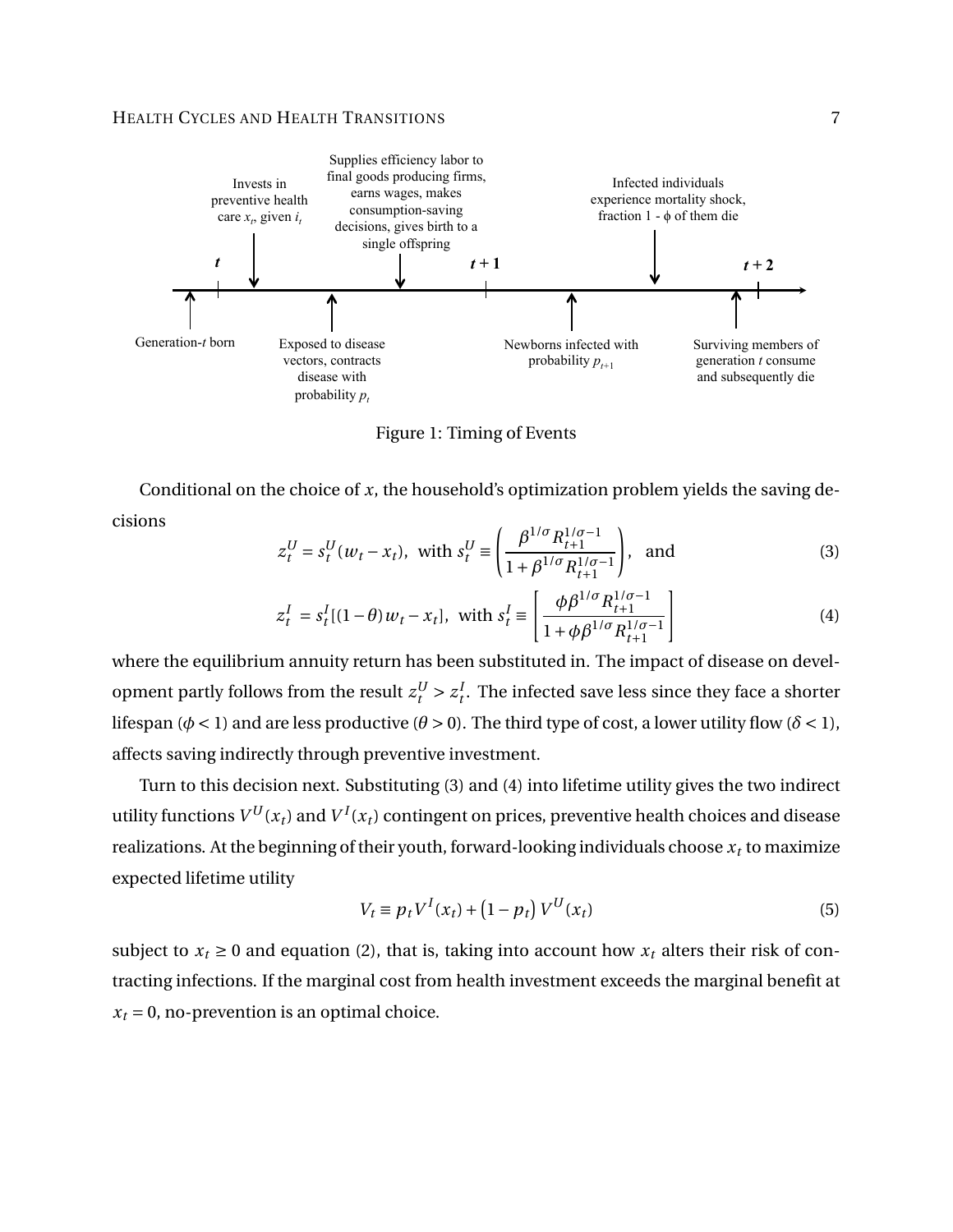### **2.3 Production Technology**

Define  $L_t = 1 - \theta p_t$  as the aggregate efficiency labor supply at time *t*, and  $k_t = K_t / L_t$  as the capital stock (*K*) per effective unit of labor. A continuum of firms, indexed by *i*, operate in perfectly competitive markets to produce the final good using capital and labor. For firm *i*, the production function is:

$$
F(K^i, L^i) = A\left(K^i\right)^\alpha \left(\bar{k}L^i\right)^{1-\alpha},\tag{6}
$$

where  $\alpha \in (0,1)$ ,  $A > 0$  is a constant productivity parameter,  $\overline{k}$  denotes the average capital intensity across firms and it augments labor productivity through a learning-by-doing externality. Standard factor pricing relationships under such externalities imply that the wage per effective unit of labor ( $w_t$ ) and interest factor ( $R_t$ ) are  $w_t = (1 - \alpha) Ak_t$ , and  $R_t = \alpha A \equiv R$ , respectively.

## **2.4 Equilibrium Dynamics**

The solution to the maximization problem (5) defines optimal prevention as a function of capital per effective worker and disease prevalence,  $x_t = x(k_t, i_t)$ . Optimal prevention is zero as long as its utility cost dominates. This occurs at relatively low levels of income and very high prevalence rates, or for very low prevalence rates. When people do engage in prevention, the demand for prevention depends on the capital stock and disease prevalence in predictable ways, that is, *∂x*/*∂k* > 0 and *∂x*/*∂i* > 0.

Using optimal health investment  $x(k_t, i_t)$ , the equilibrium probability of getting infected can be written as  $p_t = p(x(k_t, i_t), i_t) \equiv p(k_t, i_t)$ . For reasonable numerical values assigned to the parameters, including the ones we use later,  $\partial p_t / \partial k_t < 0$  and  $\partial p_t / \partial i_t > 0$ . The former result is simply an income effect operating through prevention. The latter  $(\partial p_t / \partial i_t > 0)$  is determined by two opposing effects: disease prevalence directly increases the probability of contracting infections but also tends to lower it by encouraging prevention. This indirect effect is not sufficiently strong to overturn the externality effect.

Two difference equations fully characterize the global dynamics given the initial conditions  $(k_1, i_1)$ . To get the first one, observe that aggregate saving is  $S_t = p_t z_t^I + (1 - p_t) z_t^U$  and the asset market clears when  $K_{t+1} = S_t$ . Substituting for equilibrium disease transmission and dynamics, this leads to

$$
k_{t+1} = \frac{p(k_t, i_t)z^I(k_t, i_t) + [1 - p(k_t, i_t)]z^U(k_t, i_t)}{1 - \theta p(p(k_t, i_t))}.
$$
\n<sup>(7)</sup>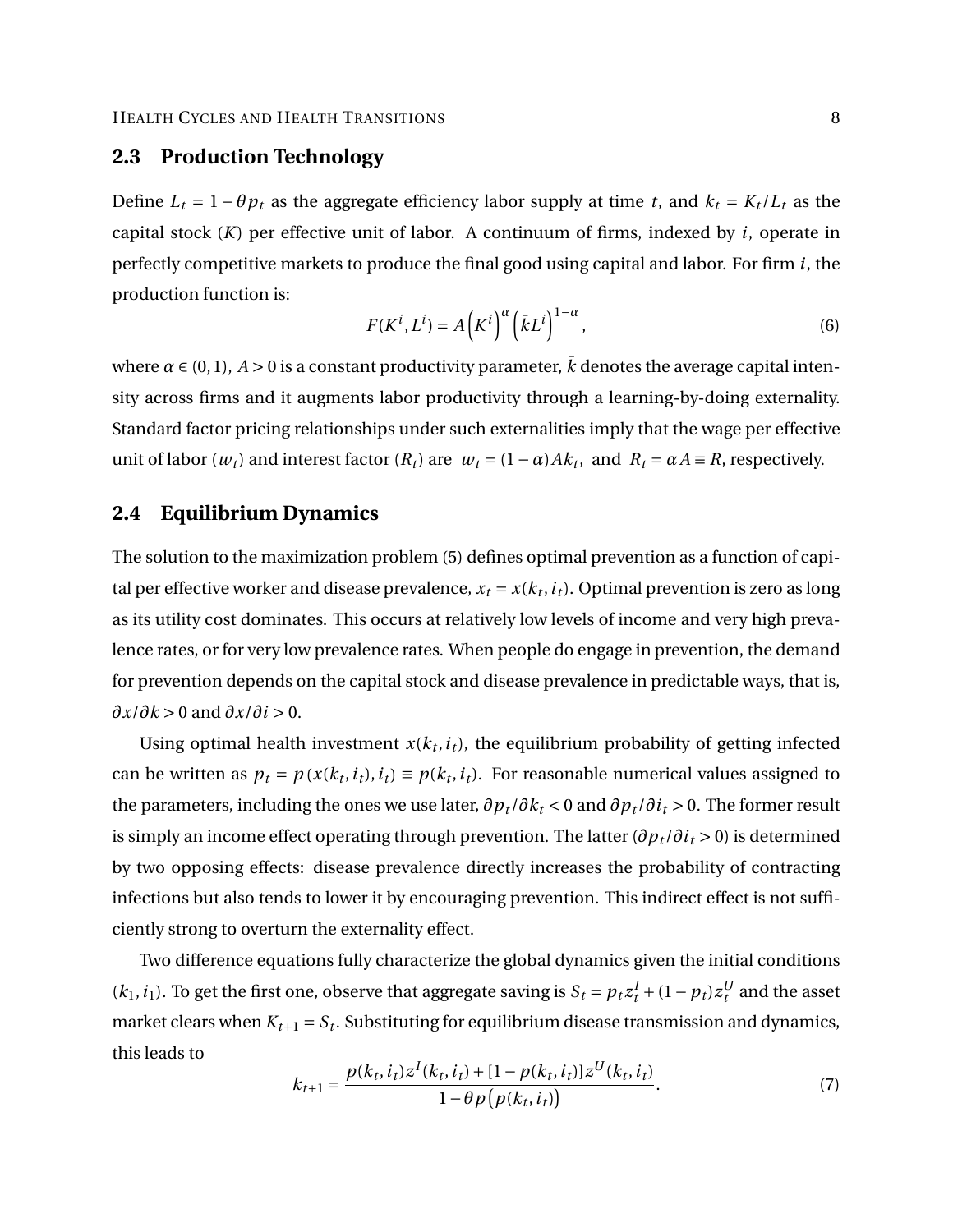The equilibrium evolution of the prevalence rate follows

$$
i_{t+1} = p(k_t, i_t). \tag{8}
$$

The non-linear difference equation system comprising of equations (7) and (8) can entertain a surprisingly rich set of dynamic behavior. One possibility is two asymptotically stable stationary equilibria. In the better stationary equilibrium, a fully healthy population enjoys rapid improvements in living standards.<sup>5</sup> The worse stationary equilibrium, on the other hand, can be of two types. In one type, the economy is in a poverty trap that exhibits monotonic convergence: in the long run everyone is infected (at some point in their youth), there is no investment in prevention and growth is low, even zero. Such a poverty trap may be "income neutral" in the sense that exogenous (higher *A*) or endogenous increase in income do not take the economy of the trap. This is the case analyzed in CPP (2010).

For future reference we derive these growth paths. Define  $\gamma$  to be the growth rate of the economy's capital stock per effective unit of labor in steady state. When *i* = 0, no one has to invest in prevention and the economy-wide saving propensity is  $s^U$ . Equation (7) then implies the high growth path is

$$
1 + \gamma^H \equiv (1 - \alpha)As^U = \left[\frac{\beta^{1/\sigma}(\alpha A)^{1/\sigma - 1}}{1 + \beta^{1/\sigma}(\alpha A)^{1/\sigma - 1}}\right] (1 - \alpha)A. \tag{9}
$$

We shall refer to this as a country's potential long-run growth: whether or not it is attained depends on the presence of other local attractors.

Now consider a steady-state with full prevalence  $i = 1$ . If prevention is ineffective in this environment, no one would invest in it and everyone would suffer from ill health. $^6$  If such a steady-state exists and is asymptotically stable, the asymptotic growth factor is

$$
1 + \gamma^L \equiv (1 - \theta)(1 - \alpha)As^L = \left[\frac{\phi \beta^{1/\sigma}(\alpha A)^{1/\sigma - 1}}{1 + \phi \beta^{1/\sigma}(\alpha A)^{1/\sigma - 1}}\right] (1 - \theta)(1 - \alpha)A. \tag{10}
$$

The growth rate is zero if the expression on the right is less than one, positive otherwise.

<sup>5</sup>The high-growth steady state always exists and is asymptotically stable: indeed it is the conventional steadystate in an OLG model with *Ak* technology. The other stationary equilibrium may not be stable or may not exist.

 $6$ Since we are modeling various types of infections, many of them endemic, the full prevalence steady-state should be viewed as one where the entire population suffers from one or more infectious diseases at some point in youth. We adjust the mortality and morbidity cost of diseases in the calibration later to reflect this average lifetime effect.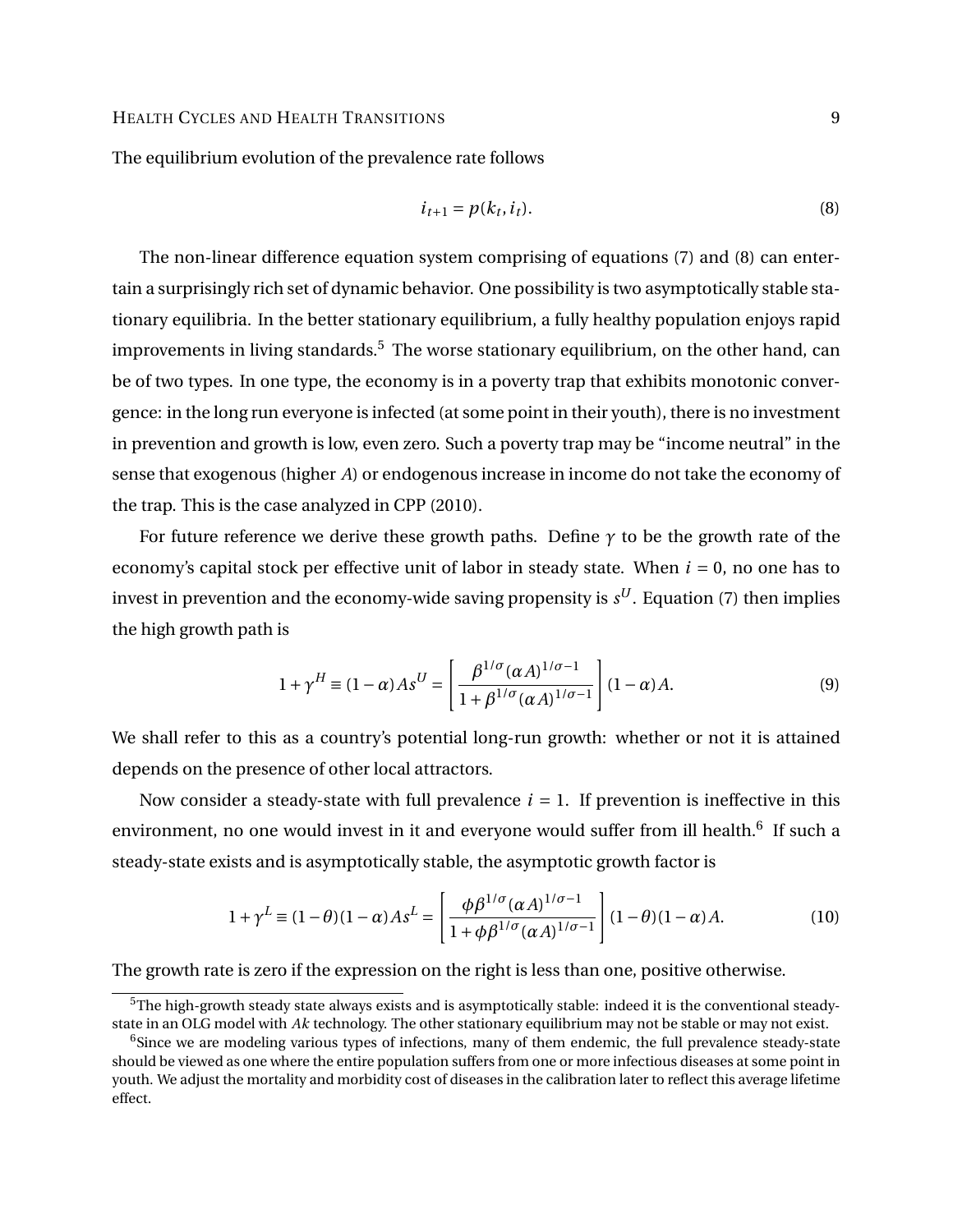Interestingly this is not the only type of asymptotically stable poverty trap that can arise. Section 3 shows that for reasonable values of TFP and the elasticity of inter-temporal substitution (EIS), there can be poverty traps featuring periodic cycles in disease and development.

## **3 Quantitative Analysis**

Among the growth facts development economists agree on is SSA's post-WWII divergence from the rest of the world: SSA's output per worker grew at an average annual rate of 0.6% during 1950−2000 against 1.9% for the US (Penn World Table 6.2). The quantitative analysis calibrates the model to fit these growth patterns as of  $2000 - 01$ . As we will see later, the baseline model will generate a dynamic path consistent with the signs of SSA's economic recovery during the last decade.

## **3.1 Calibration**

Since our objective is to assess the macroeconomic effects of the infectious disease burden, instead of calibrating the model to a specific disease as in CPP (2010), we use aggregate data on mortality and morbidity in SSA whenever possible. That captures more appropriately the complementarities across infectious diseases that simultaneously affect a population. For example, one study estimates that the interaction between malaria and HIV may have been responsible for 8,500 excess HIV infections and 980,000 excess malaria episodes in Kenya (Abu-Raddad *et al.*, 2006). Such co-infection may have also made it easier for malaria to spread to areas with high HIV prevalence. Other studies have found that open sores from untreated bacterial STDs in SSA facilitate the transmission of the HIV virus. The result of these complementarities is that the overall economic loss due to mortality and morbidity is higher than the average loss across illnesses.

|                |                                                 | Preference Production Health & Disease |  |
|----------------|-------------------------------------------------|----------------------------------------|--|
| $\beta = 0.28$ | $\gamma^H = 0.018$ $\theta = 0.15$ $\mu = 6000$ |                                        |  |
| $\sigma = 1$   | $\alpha = 0.67$                                 | $\phi = 0.62$ $q = 35$                 |  |
|                | $A = 24.18$                                     | $\delta = 0.73$ $a = 0.2$              |  |

Table 1: Benchmark Parameter Values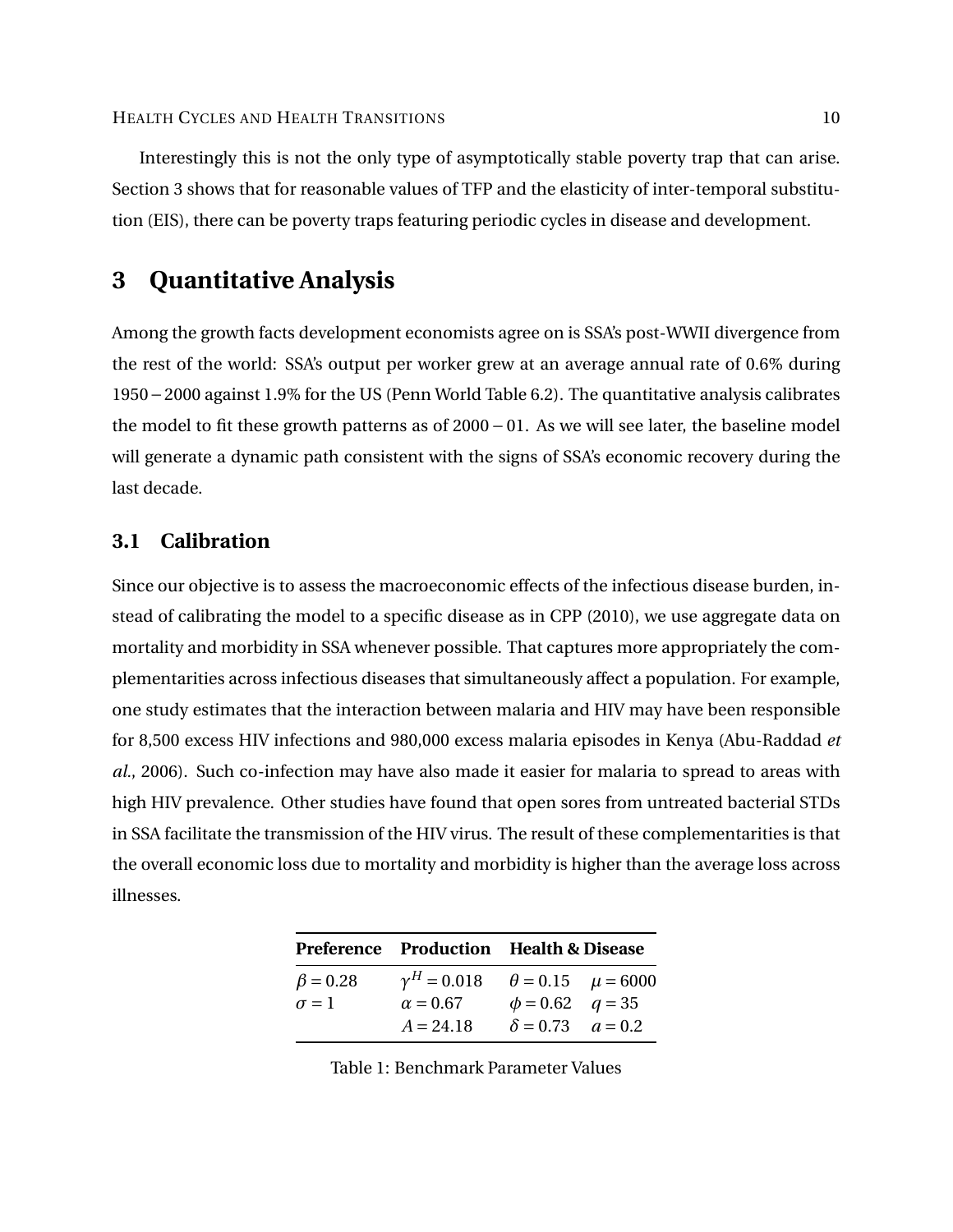Table 1 reports the assigned parameter values that we will refer to as the baseline scenario. The model features overlapping generations of agents who potentially live for two periods. To choose the length of one period, we use data on U.S. life expectancy at age 15 (LE15) which was 63 in 2000 according to the World Health Statistics 2008. This implies 31.5 years for each period or generation. Accordingly the discount factor  $\beta$  is calibrated to 0.99<sup>31.5×4</sup> based on the "standard" value per quarter.

We take preferences to be logarithmic,  $\sigma = 1$ . Later, we report robustness results for  $\sigma = 1.5$ .<sup>7</sup> Two parameters need to be calibrated for the aggregate production function: the total factor productivity (TFP) term *A* and the output elasticity of capital  $\alpha$ . We interpret capital broadly (physical, human, organizational) to set  $\alpha$  = 0.67. The value for *A* is chosen such that the growth rate is 1.8% in the potential high-growth steady state. This growth rate corresponds to OECD's average growth rate of GDP per capita during 1990 − 2003 (UNDP 2005). In other words, *A* is chosen such that  $(1 - \alpha)s^{U} A = 1.018^{31.5}$ , which implies *A* = 24.18.

This process of calibrating *A* may not be entirely appropriate for Africa. Besides technologies and institutions, *A* is affected by the ability of a country's workforce. African soils are typically acidic, nitrogen-deficient and deprived of minerals like calcium and phosphorus (Kiple, 1993). As a result, crops have been lacking in protein and minerals. Since the sub-Saharan African diet was predominantly vegetarian, it was thus nutrition-deficient. Animal protein was relatively scarce: few animals were available because they were quickly hunted down or they fell prey to illnesses from tsetse flies. Although some animals were raised in West Africa, there was a taboo against drinking goat's milk and eating eggs. Given current agricultural technologies and specialization, these factors may plausibly affect Africa's *A* through a lower labor productivity even when the population is disease-free. We later study the effects of lowering *A*, hence  $\gamma^H$ .

Estimates of the quality-of-life effect come from disability weights in the Burden of Disease Project. A disability weight for a specific disease is a scaling factor that ranges from zero (fully healthy) to one (worst possible health state). It is derived from patient surveys on subjective valuations of disease impact and varies according to illness. For example, it equals 0.0 for the chagas disease, 0.1 for diarrheal episodes, 0.3 for malaria and 0.5 for AIDS according to WHO (2008). The last three diseases account for much of SSA's disease burden, so we take their average value and set  $\delta = 1 - 0.27$ .

 $7$ These values are supported by available estimates. See, for example, Guvenen (2006).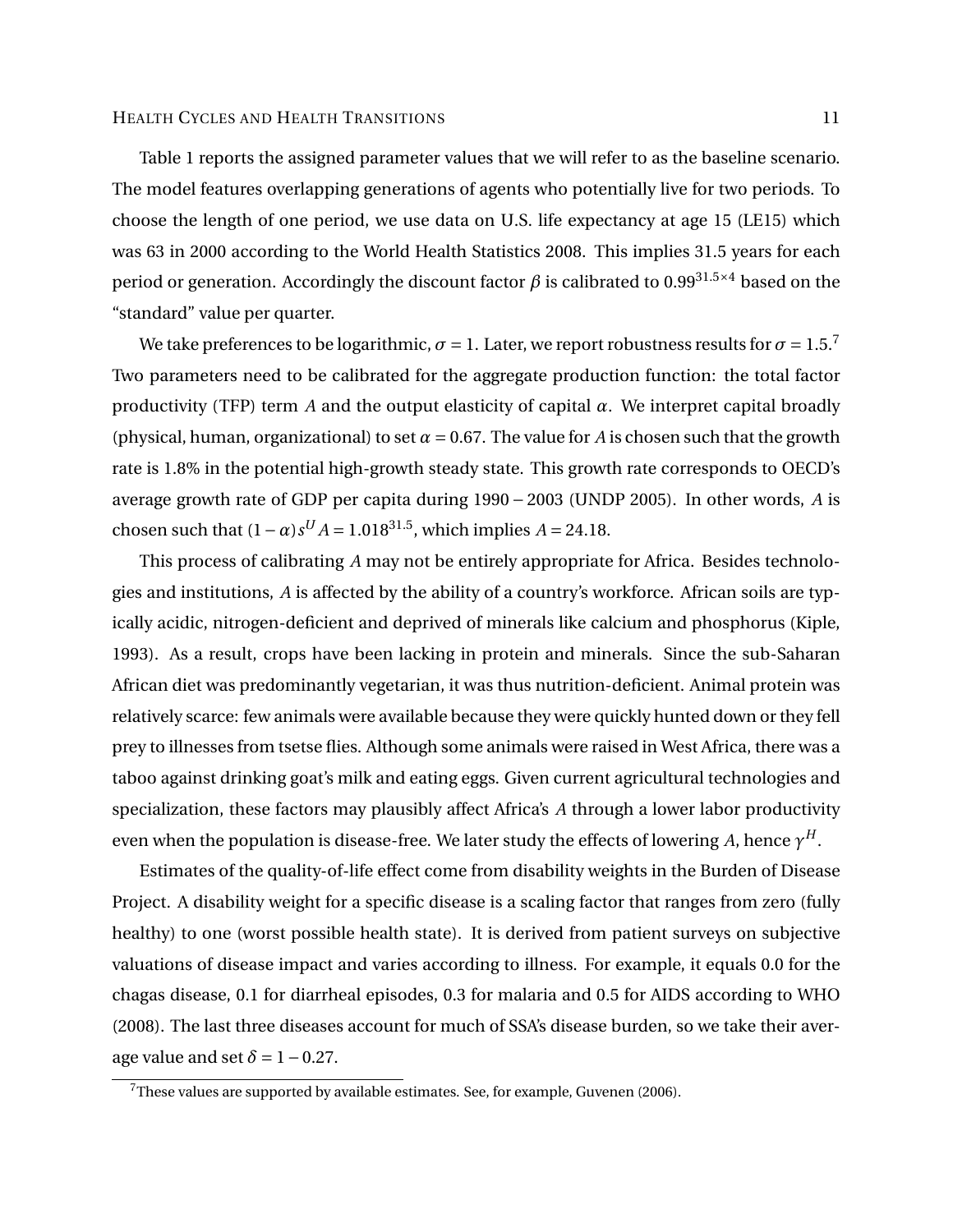In order to obtain an estimate of the income loss due to morbidity, we look at Dasgupta (1993). He finds that workers (in particular, farm workers) who are too ill to work in developing countries lose about 15 to 20 days of work each year, and when they are at work, productivity may be severely constrained by a combination of malnutrition and parasitic and other infectious diseases. His estimates suggest that potential income loss due to illness for poor nations are of the order of 15%. This is the value assigned to *θ*.

We calibrate the survival parameter  $\phi$  using data from WHO (2001). According to this source, fatalities from infectious diseases represent 38% of all deaths in Africa in 2001 for the adult male population aged 45 to 80 – this interval corresponds to the agent's second period of life when they can die due to illness. We require that the model reproduce this number assuming that SSA has very high prevalence,  $i \approx 1$ . Since the entire population suffers from ill health under full prevalence, the probability of death from infectious disease has to be 0.38. Hence  $\phi = 0.62$ is our benchmark value.

Parameters governing disease transmission (*a*, *µ* and *q*) are critical to quantifying the effort needed to battle disease prevalence and transmission. Here we have less guidance from aggregates. So we adopt estimates from CPP (2010) that focus on two diseases – malaria and AIDS – that together accounted for 57% of all deaths in SSA from infectious diseases in 2001. They find transmission probabilities in each encounter of malaria and HIV in the absence of prevention are 25% and 1%, respectively; we choose an intermediate value of 0.2 for *a*. CPP also report that sexual encounters amount to about 3, 402 each model period per male and that a human is bitten by a mosquito at least every 1.4 days. Given that the susceptibility to malaria declines by 66% after 20 exposures, we set *µ* = 3402+31.5(1−0.66)365/1.4 ≈ 6000. Finally, CPP calibrate values for *q* in the HIV and malaria cases of  $1/0.0286 = 35$  and  $1/0.0015 = 667$  respectively. We adopt the smaller value assuming malaria (HIV) prevention does not make HIV (malaria) prevention redundant. This holds for other infectious diseases as well: prevention is necessary for all of them.

### **3.2 Convergence to the Growth Frontier**

Using the baseline values from Table 1, we first present the model's dynamics as it applies to the "average" sub-Saharan African economy. We are also interested in understanding the dynamics more generally, that is, not narrowly restricted to the benchmark values. This we do by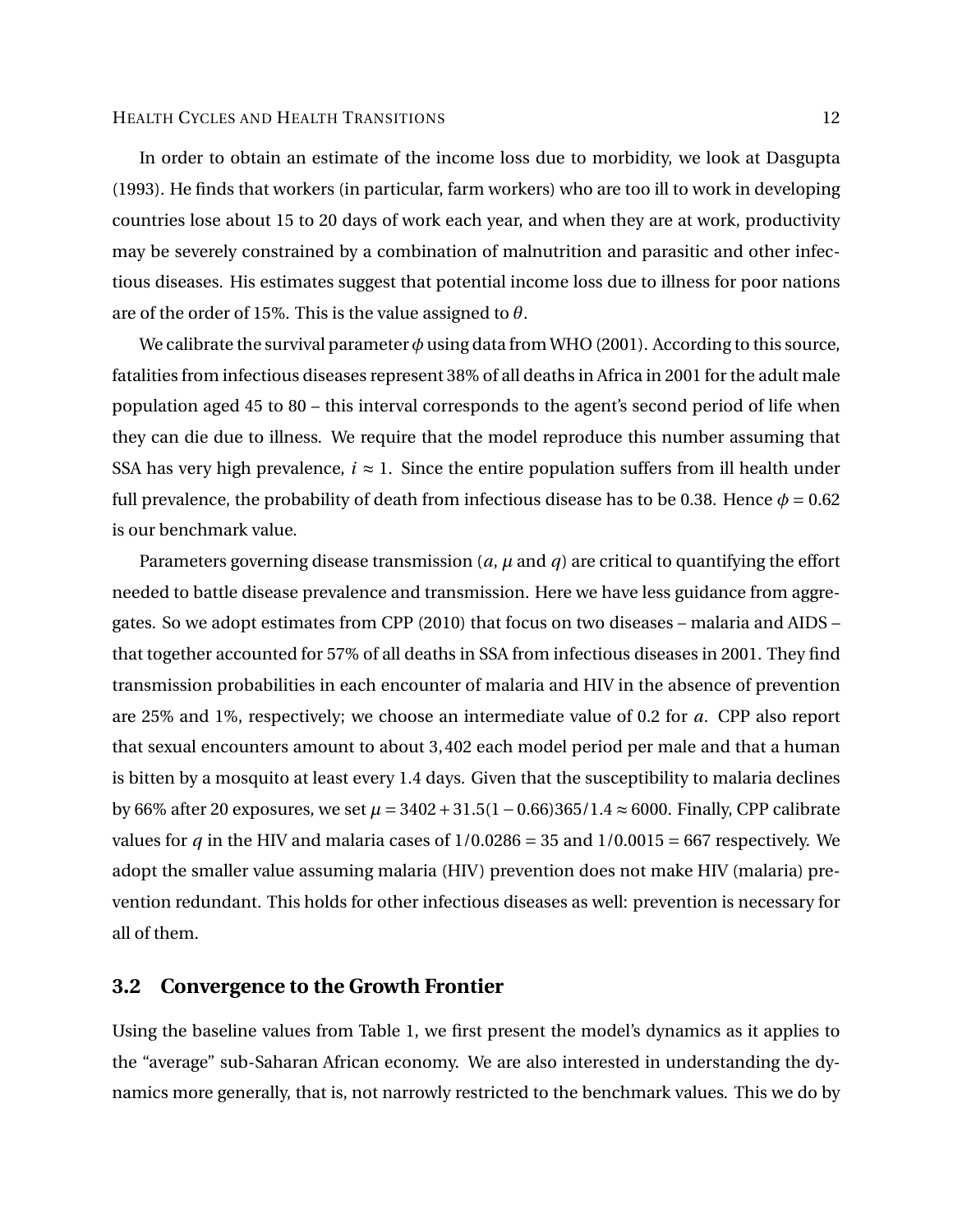departing from Table 1 for key parameters.

Panel (a) of Figure 2 illustrates the phase portrait of the economy for the parameter values in Table 1. It plots the prevalence rate  $i_t$  against the economy-wide stock of capital  $K_t.^\text{8}$  The two  $x(K_t, i_t) = 0$  lines, in solid grey, represent combinations of  $(K_t, i_t)$  for which the optimal decision is not to invest in prevention. For low levels of disease prevalence ( $i<sub>t</sub> \rightarrow 0$ ), the risk of catching an infection is so low that prevention is not necessary. This is given by the lower piece of the  $x_t = 0$  locus. At high levels of disease prevalence  $(i_t \rightarrow 1)$ , in contrast, the productivity of prevention becomes so small at low levels of capital that prevention is not worthwhile. This is given by the upper piece of the  $x_t = 0$  locus.

Turn next to the downward sloping locus, in dashed grey,  $i_{t+1} = i_t$ . This is defined by  $i_t$  $p(K_t, i_t)$  along which prevalence remains constant. The locus is defined wherever  $x_t > 0$ . In this area, prevalence is always decreasing above the locus, increasing below it. When prevention is zero, on the other hand, the prevalence rate is always increasing since  $\mu a > 1$ .

Finally turn to the dynamics of the capital stock. Capital remains constant along the  $K_{t+1}$  =  $K_t$  locus. As long as  $x_t > 0$ , the capital stock declines above this locus and increases below. This is because when prevention is positive, the capacity to save diminishes and if  $K_t$  is too small and *i<sup>t</sup>* sufficiently large, ∆*K<sup>t</sup>* < 0. When *x* = 0, on the other hand, saving is always large enough to keep capital increasing as long as  $K_1 > 0$ .

The vector field generates three stationary equilibria, two of which are stable. The point labeled "unstable" on Figure 2(a) is a saddle-point which, since the initial conditions  $(K_1, i_1)$  are pre-determined, is asymptotically unstable. One of the asymptotically stable stationary equilibrium is the high-growth path labeled *BGP* along which infectious diseases are eradicated and the economy grows at a healthy rate given by (9). Suppose that inspired by SSA's recent signs of recovery, we choose this initial state to be  $(K_1, i_1) = (14, 1)$  which generates a growth recovery and eventual convergence to the high-growth path even when the disease burden is high. Figure 2(b) illustrates the trajectory of this economy: output per worker  $y_t$  (equivalently aggregate output) in black and the prevalence rate  $i_t$  in grey. Growth is initially negative – the disease burden is too high to maintain a growing capital stock – but the economy keeps investing in prevention. As population health improves, the economy gradually converges to an annual growth

<sup>8</sup>This is for ease of exposition. Capital per effective worker, *k*, can take the same value in two successive periods even when aggregate capital, *K*, is being accumulated if there are fewer infected people. A phase portrait in (*K*,*i*) space better distinguishes the partial equilibrium economic effects from the general equilibrium health effects.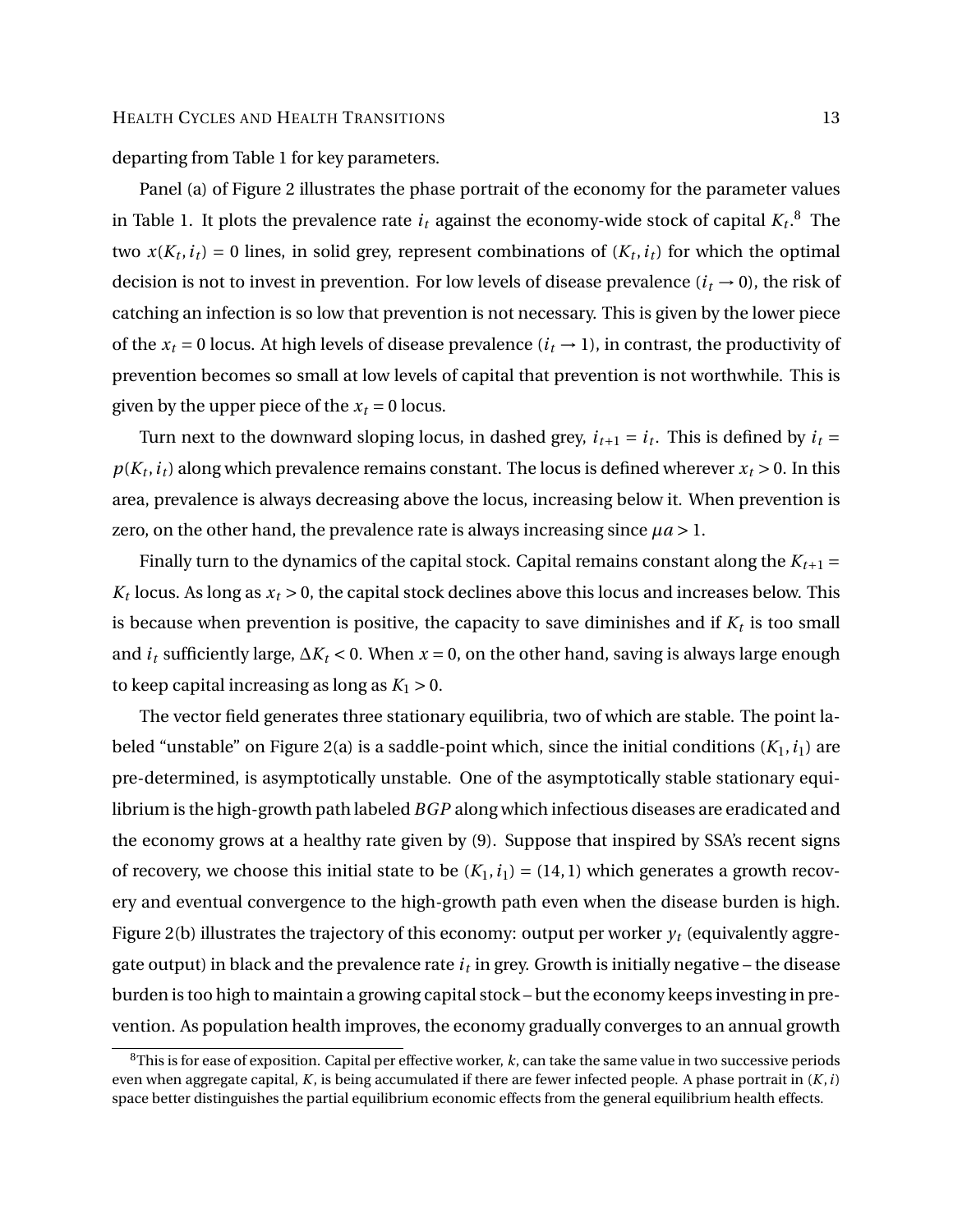

Figure 2: Dynamics for the Baseline Model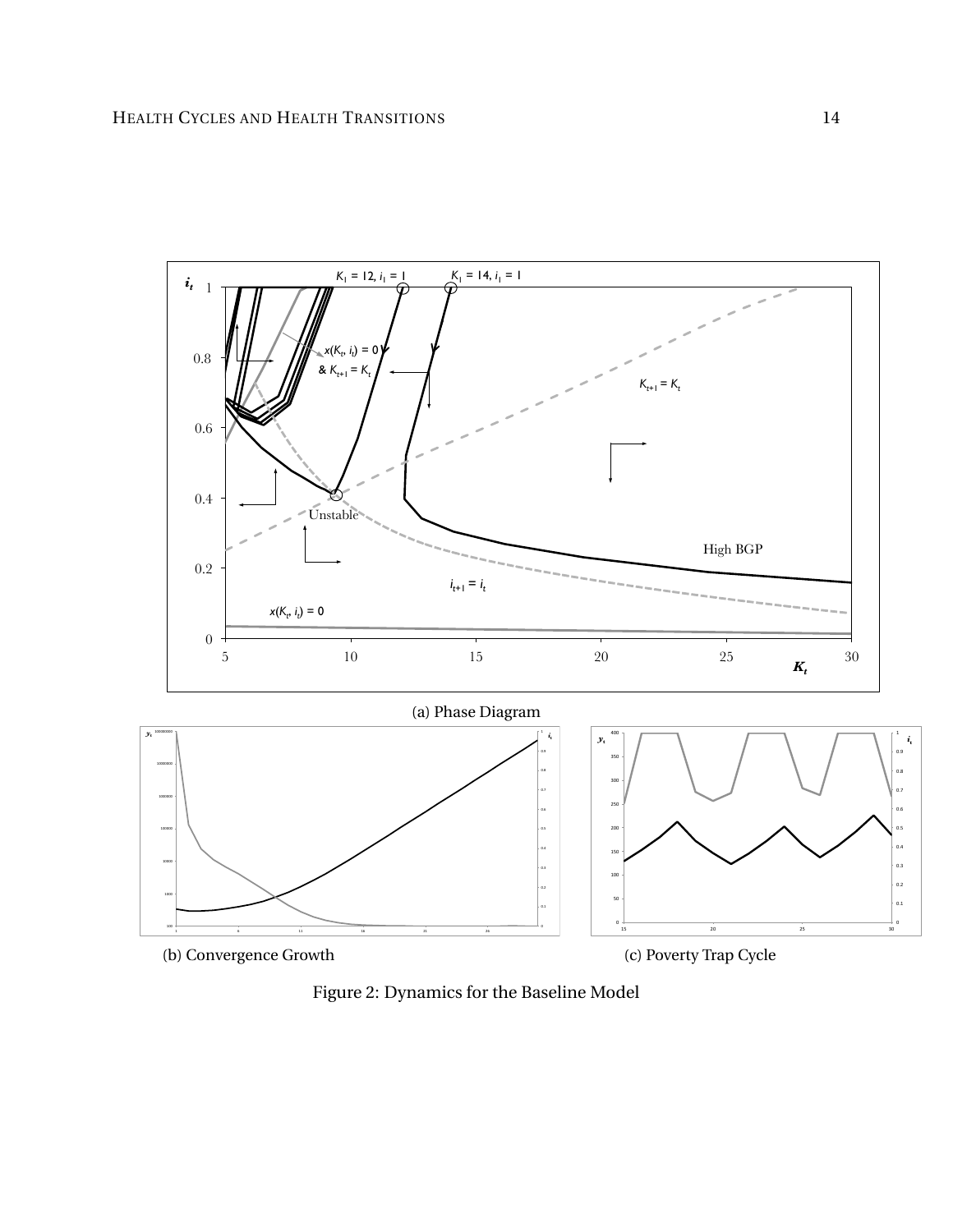rate of 1.8%. By the ninth generation, output growth exceeds 50% of the long-run potential.

The other stationary equilibrium of this economy is a poverty trap, one characterized by irregular 5-6 period cycles. If the economy were slightly poorer,  $(K_1, i_1) = (12, 1)$ , after an initial period of economic contraction and falling prevalence, it converges to irregular periodic cycles. The entire trajectory is illustrated in Figure 2(a) and the associated cycles (after convergence) in Figure 2(c). This possibility of health cycles, disease cycles accompanied by changing prevalence behavior, is what distinguishes our poverty trap from the one in CPP (2010).

### **3.3 Health Cycles in a Poverty Trap**

The existence of health cycles is robust to alternative parameter values. Maintaining the disease cost parameters at their benchmark values, for expositional convenience, we change two parameters, the inverse of the EIS  $\sigma$  and total factor productivity  $A$ .

Since available estimates of the EIS are 1 or above, consider first the case of  $\sigma = 1.5$ . As before we calibrate *A* to match the OECD growth rate which now implies a value  $A = 43.32$ . Starting from the same initial conditions  $(K_1, i_1) = (14, 1)$ , Figure 3(a) shows that the economy initially grows at negative rates for reasons similar to before. By the third generation health has sufficiently improved that the economy steadily grows towards the high growth path. Here too, the higher growth path is the unique asymptotically stable steady state.

Suppose, however, we delink the calibration of *A* from OECD growth for reasons alluded to earlier. Instead of an annual growth rate of 1.8%, suppose that  $\gamma^H$  corresponds to an annual growth rate of 1.5%. Over the course of a generation, such an economy would improve by 60% as opposed to 75% before, a sizable welfare gap. For this lower growth rate, the value of *A* is 37.4 when  $\sigma$  = 1.5. Figure 3(b) shows that this economy never converges to the high growth path. It cycles regularly between periods of high output per worker accompanied by better population health, and low output accompanied by worse health.

Figure 4 illustrates cyclical poverty traps for other values of  $(A, \sigma)$ . In the top two panels, the EIS is slightly below 1 and potential long-run growth is quite high for the average sub-Saharan African economy. Panel (a) shows a regular cycle of periodicity 9, panel (b) an irregular cycle of 4-7 periods. Panel (c) below returns to the baseline logarithmic case and shows irregular, 5-7 period, cycles for a slightly lower value of *A*. Recall that the saving rate is inversely related to the interest factor, hence *A*, whenever  $\sigma > 1$ . To show that these cycles are not driven by low EIS,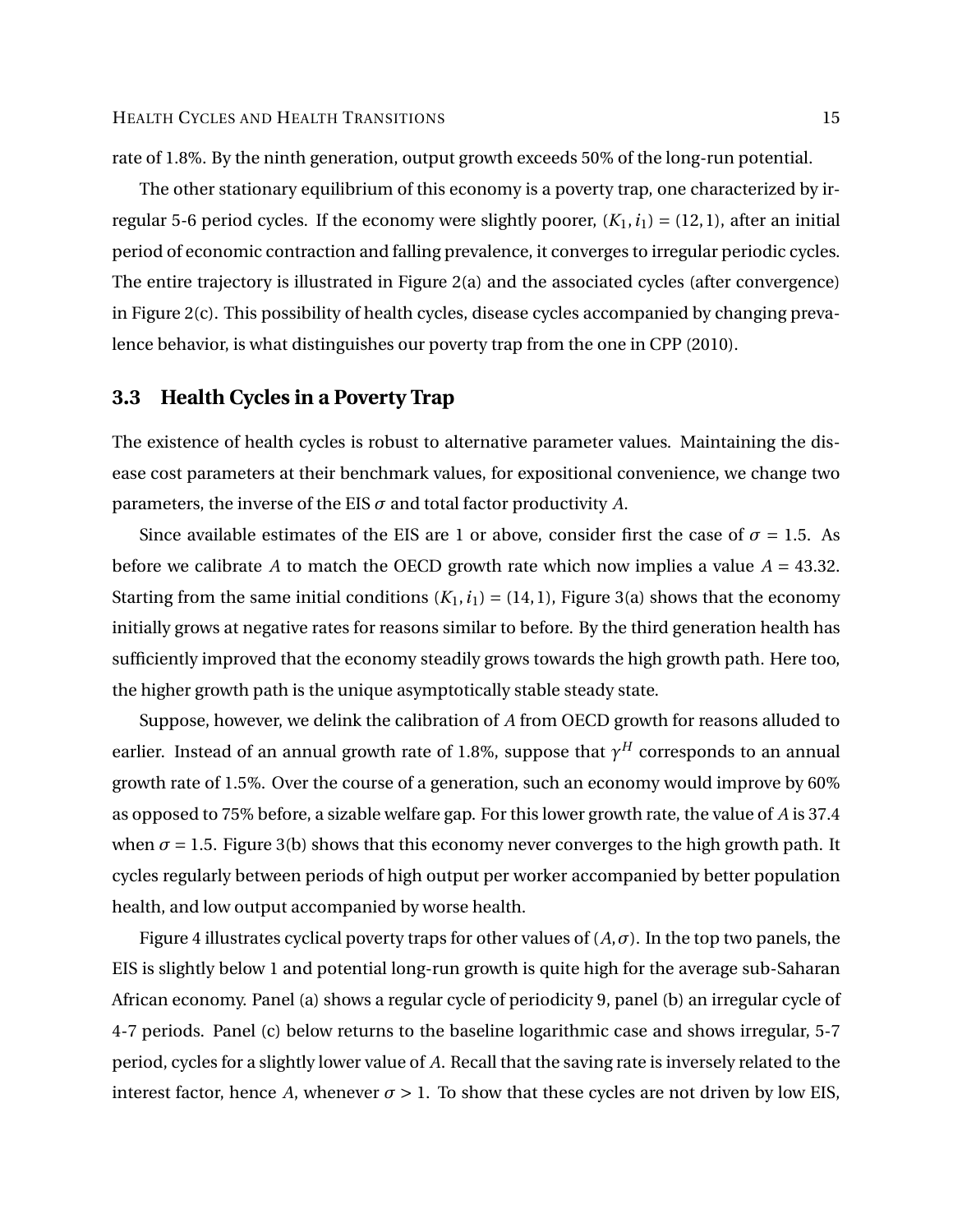

Figure 3: Sustained Growth and Poverty Trap Cycles under  $\sigma = 1.5$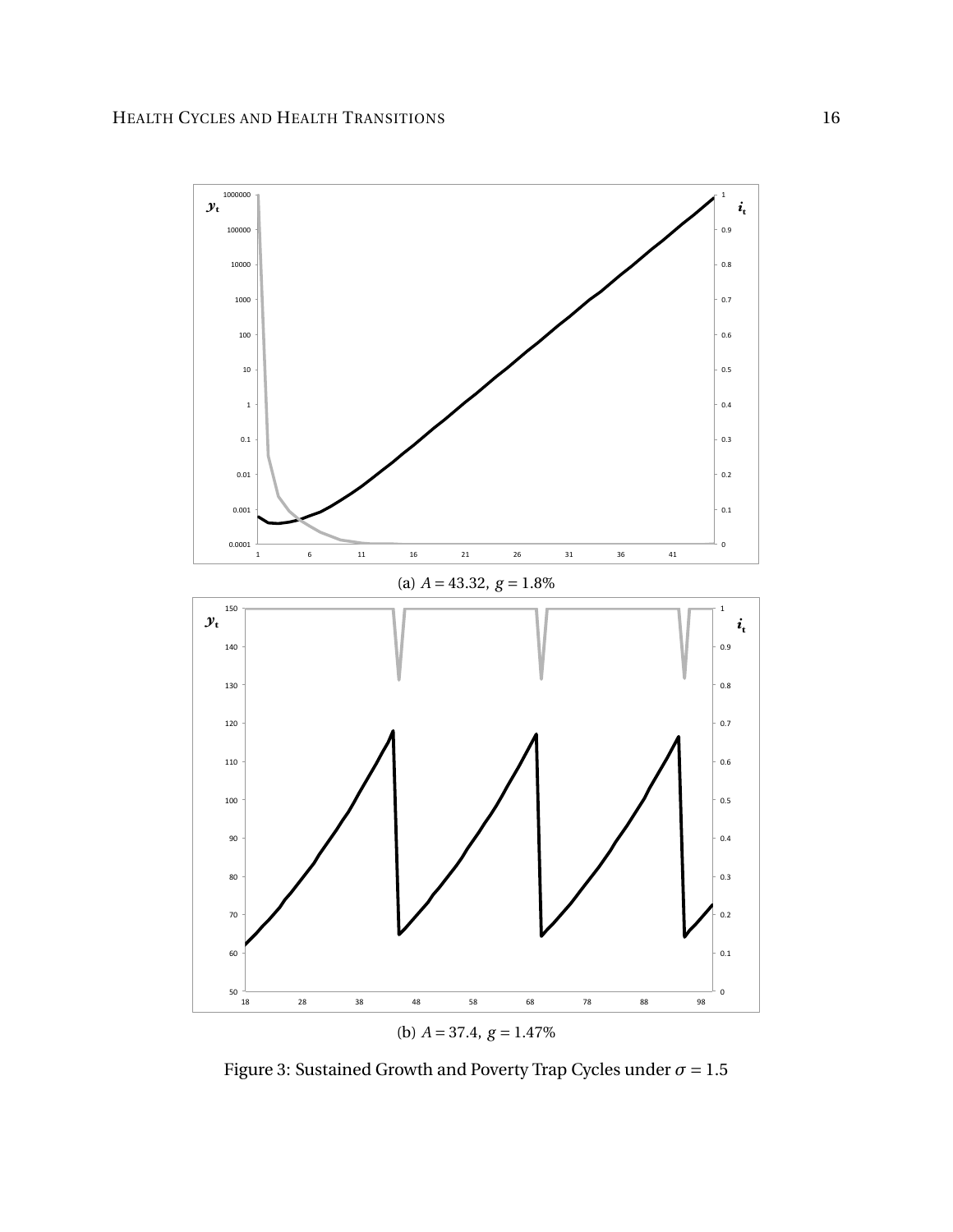

Figure 4: Regular and Irregular Cycles

the last panel of Figure 4 shows irregular cycles of 9-10 periods for  $\sigma = 0.8$ .

Taken together these results show that it is easy for a poor economy with high disease burden to remain in a poverty trap. This non-convergence result is similar to CPP (2010) even though there were no cycles there.<sup>9</sup> These cycles are not always frequent enough to be called epidemics, so we prefer to think of them as long-run Malthusian dynamics in a world aware of the cost and control of infectious disease. That a sharp reduction in prevalence can temporarily depress per capita income mimics Young's (2005) conjecture on the economic effect of AIDS, though the mechanism is different.

It is not uncommon for epidemiology models to exhibit cycles. Cycles typically originate in

 $9$ There are two reasons for this difference. First, we assume a perfect annuities market here instead of the redistributive scheme in CPP (2010). This lowers the sensitivity of the saving propensity with respect to *φ*. Secondly, calibrating *φ* to post-middle age infectious disease mortality alone implies a higher value. The combined effect is to lower the economic cost of infectious disease and raise the saving propensity.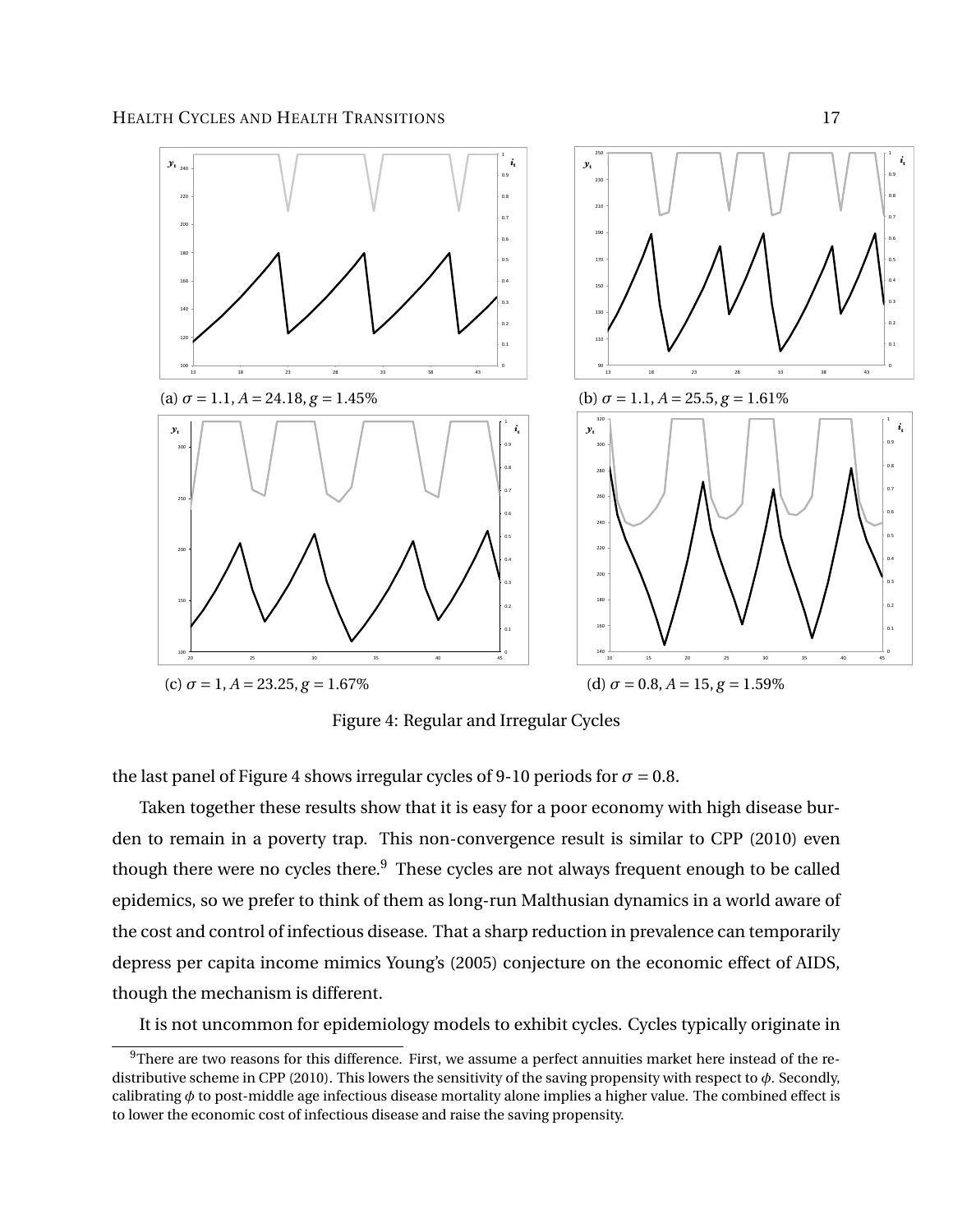those models from some form of predatory-prey dynamics, a tension between the population of disease vectors and the population of susceptible humans. Consider specifically Goenka and Liu (2010)'s interesting application of the SIS model to a Ramsey economy. There the disease vectors are infective people while the susceptibles consist of healthy people who may have been infected before and have now fully recovered. There is no health choice: individuals cannot affect their susceptibility to or recovery from infections. Goenka and Liu (2010) show that cycles depend on the contact and recovery rates. A high rate of contact between infective and susceptible agents implies high mobility from the susceptible to the infective states. At the same time, if the recovery rate from infections is high, mobility from infective to susceptible states is also high. This can generate cycles as a large percentage of the population moves from one state to the other, that is, the relative size of the infectives ("predator") and susceptibles ("prey") fluctuates. When the state of infection lowers labor income (similar to *θ*), infections causes the economy to cycle, booms coinciding with an ebbing of the disease.

In contrast, the model here generates cycles through a different channel, closely linked to the *rationality* of disease behavior. To understand the mechanics, it is useful to think of two opposing forces: the positive (negative) effect of income (prevalence) on disease prevention, and the negative effect of prevalence on the growth of output per worker via savings behavior. The former depends on the disease transmission function  $\pi$  whose parameterization does not change in the experiments presented above. What does change is the latter and it changes due to (*σ*, *A*), not the disease cost parameters (*φ*,*δ*,*θ*).

In every instance of cycles presented in Figures 3 and 4, the downswing of the prevalence rate is preceded by a sharp increase in prevention, from zero to positive levels. As the economy slowly crawls out of poverty, prevalence rates remain high because prevention is too costly and ineffective. Over time the economy accumulates enough capital to eventually afford some prevention despite the high prevalence rate. With everyone investing in prevention, the cumulative effect is to sharply reduce disease incidence. That prevention, however, extracts a cost as the economy is still poor (low *A*): despite the higher average propensity to save, overall investment in capital suffers and the economy is left worse-off.<sup>10</sup> This has the effect of discouraging

<sup>&</sup>lt;sup>10</sup>Household saving is decreasing in  $x$ . In each example in Figures 3 and 4, the dip in the prevalence rate is associated with a dip in output per worker. The cyclicality of output, however, depends on the assumption that prevention is financially costly. It remains to be seen how other types of cost, such as utility loss, alter the nature of these output cycles. Note also that we do not attempt to formally establish these results. This is because as the economy cycles back and forth across the  $x(K_t, i_t) = 0$  locus, the discrete change in prevention introduces a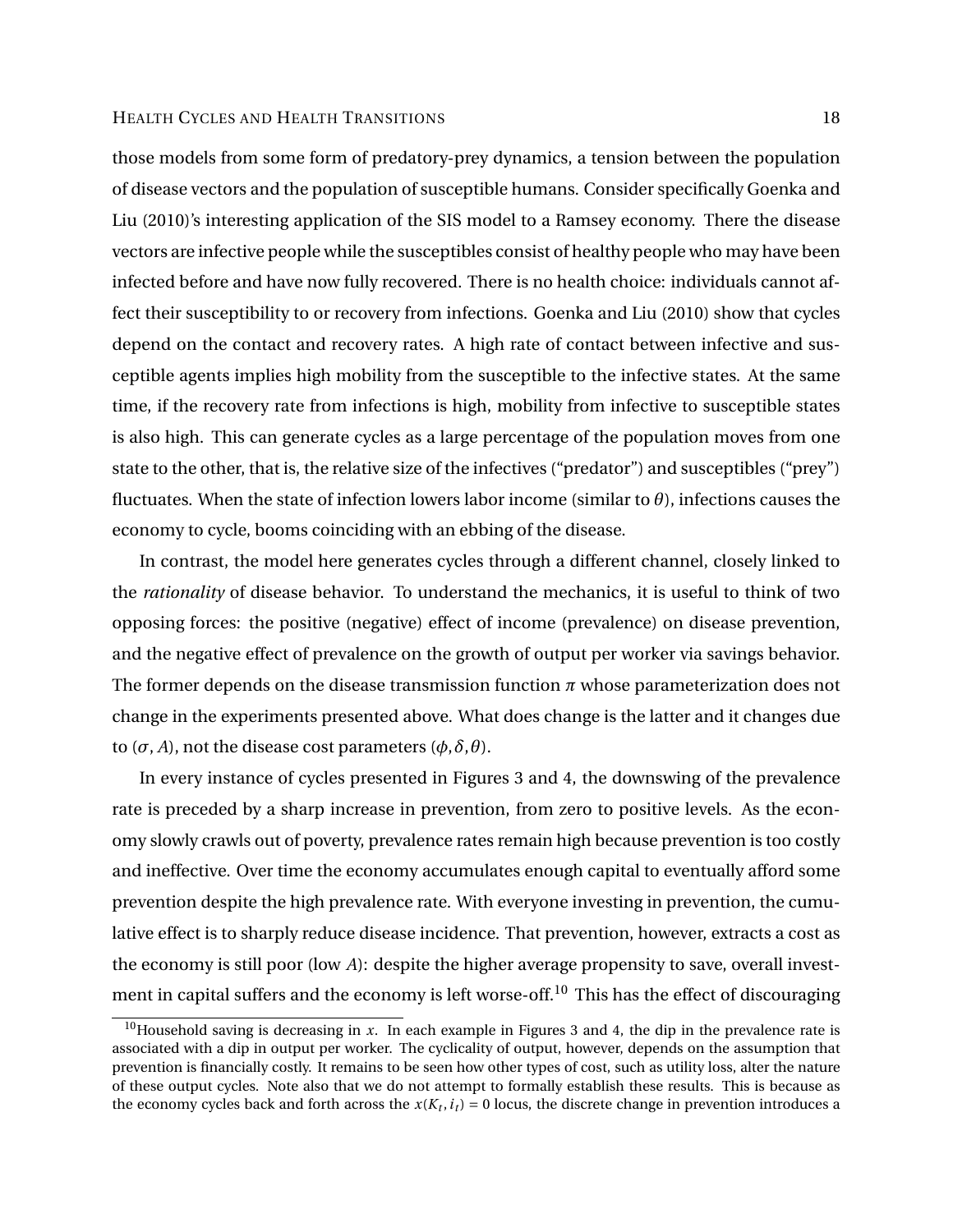future prevention, an effect amplified by the disease externality: as the prevalence rate drops, the risk of contagion drops too, weakening the need for prevention at the margin. Prevention efforts are scaled back, the economy recovers because more is allocated towards saving, and infectious diseases rebound.

Stated differently, the interplay of the infection rate – the product of the exogenous contact rate and endogenous susceptibility – and the cost of healthy behavior is what underlies the cyclicality of health and output in the poverty trap. Susceptibility can be low or high depending on whether or not prevention is incentive compatible. Rational health behavior based on prevalence alone may not cause cycles (see Philipson, 2000, section 3, for an illustration). A complementarity between disease prevalence and economic conditions is necessary.

Note also that cycles do not exist when the second effect – how much diseases drag down savings – is too weak or too strong. The effect is too weak for high TFP and low mortality cost (values of  $\phi$  and  $\delta$  closer to one): even though ill health initially weighs growth down, the economy eventually rebounds and takes off. When the effect is too strong – low TFP and especially high mortality cost as in CPP (2010) – we get a conventional poverty trap with monotonic convergence.

## **4 Aiding a Health Transition**

What is the cost of ill health in terms of lost growth? What is the best strategy to achieve good health and high growth? Can foreign aid help? We turn to these questions next.

Our theory departs from the standard neoclassical model in two ways: there are externalities in the production of goods and of health. Of these, health externalities are critical in depressing economic activity and there may be a case to prioritize health in order to facilitate overall development. With this in mind, we consider various types of transfers or subsidies. Some of them subsidize health expenditure, others are unconditional cash transfers. We study the effectiveness of each policy in facilitating growth and improving welfare. In conducting these experiments, we ignore problems of implementation or institutional failures. The focus is simply on the *potential* of these policies to make a difference.

discontinuity to the dynamical system. We leave a more formal analysis for future work.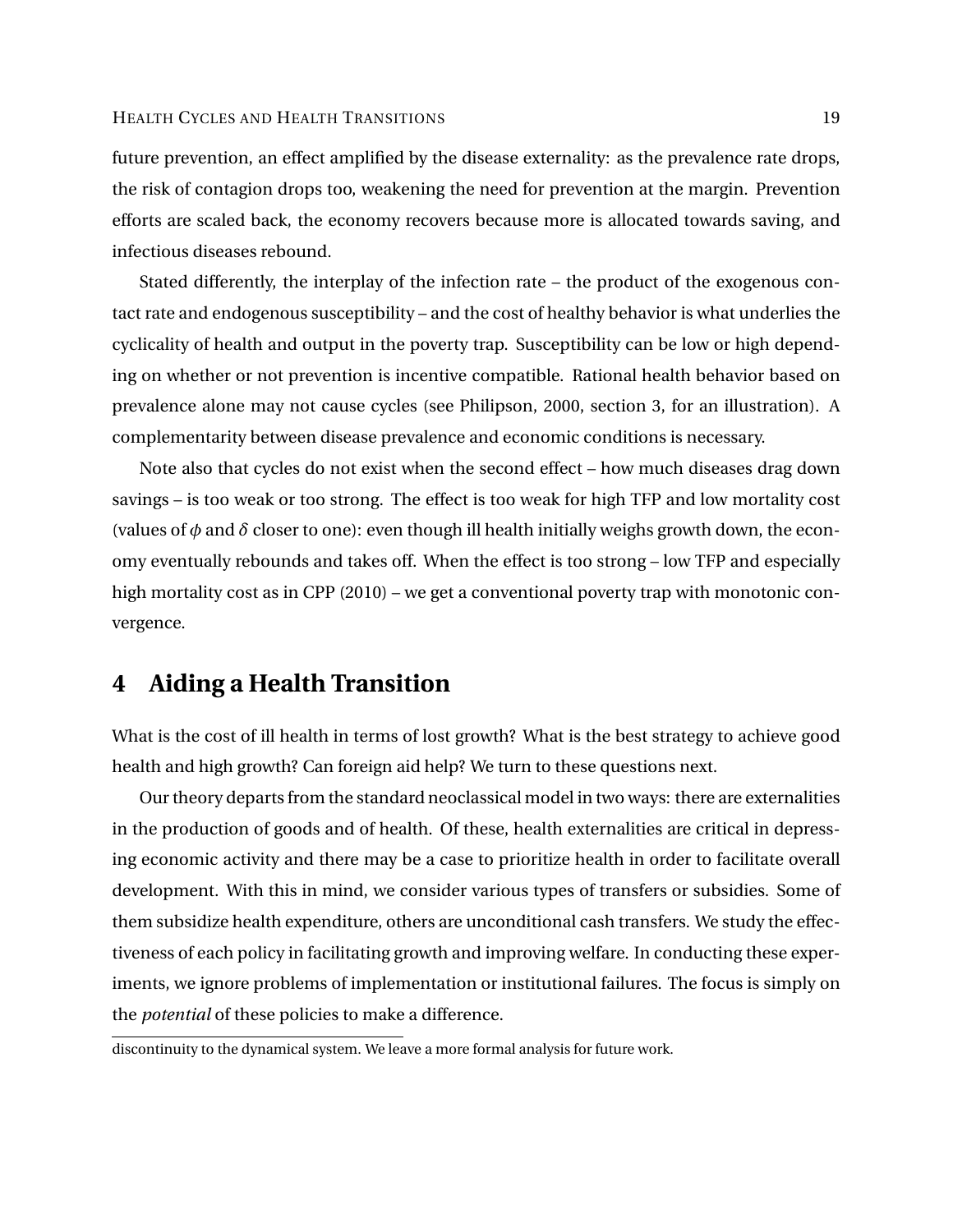## **4.1 Conditional and Unconditional Transfers**

An advantage of our model of poverty and underdevelopment is that it provides a setting to study the tension between conditional and unconditional transfers. It is not income alone that makes poverty persistent in the model, it is lack of incentives stemming from a high disease burden. The public economics literature has traditionally preferred unconditional transfers to conditional transfers: by giving individuals more choice the former can unequivocally improve welfare relative to the latter. That conclusion rests on static models of poverty. If lack of incentives keeps an economy mired in poverty over time, however, conditional transfers that target those incentives can generate dynamic gains that unconditional transfers do not (Mookherjee, 2006).

We will study two targeted subsidies, or conditional cash transfers, directed towards health: one is financed through foreign aid ( $x^f$ ), and the other domestically funded ( $x^d$ ) through lumpsum taxation. In addition we study an unconditional cash transfer policy, a pure subsidy to household income  $(w^f)$  funded by foreign aid. In other words,  $x^f$  is tied foreign aid while  $w^f$  is untied.

Rewrite the decision problem of infected and uninfected individuals as

$$
V_t^U \equiv \text{Max}_{z_t^U} \left[ \frac{\left( w_t - \tau + w^f - z_t^U \right)^{1-\sigma}}{1-\sigma} + \beta \frac{\left( R_{t+1} z_t^U \right)^{1-\sigma}}{1-\sigma} \right] - \frac{1+\beta}{1-\sigma}
$$

and

$$
V_t^I \equiv \text{Max}_{z_t^I} \left[ \frac{\left[ (1-\theta)w_t - \tau + w^f - z_t^I \right]^{1-\sigma}}{1-\sigma} + \phi \beta \frac{\left( \hat{R}_{t+1} z_t^I \right)^{1-\sigma}}{1-\sigma} \right] - \frac{1+\phi \beta}{1-\sigma}
$$

respectively, given *x<sup>t</sup>* and where *τ* is a lump sum tax. Health investment is chosen *ex ante* to maximize expected lifetime utility

$$
V(x_t) \equiv (1 - p_t) V_t^U(x_t) + p_t V_t^I(x_t)
$$

subject to

$$
p_t = 1 - \left[1 - \frac{ai_t}{1 + q(x_t + x^s)}\right]^{\mu}
$$

given  $i_t$  and where  $x^s \ge 0$ ,  $x^s \in \{x^f, x^d\}$ , is a transfer that can be used only towards health. Subsidies crowd out private health expenditure but not entirely. Hence health outcomes can improve with  $x<sup>s</sup>$ . As long as the household invests an amount in prevention larger than the subsidy, whether this is given as an income transfer or as an equivalent amount of health aid does not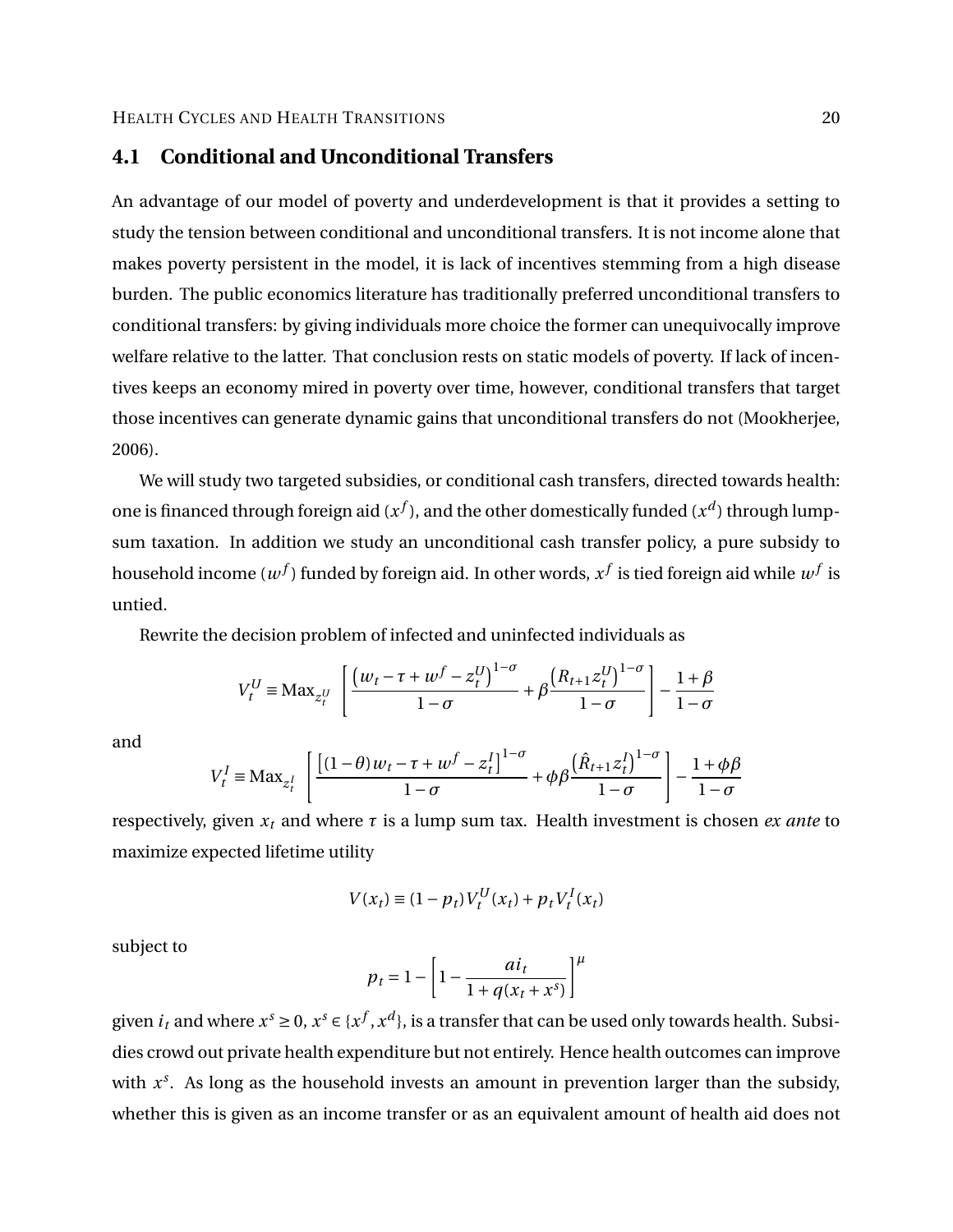matter. The health and financial aid bundles {( $x^s, 0$ ), (0,  $w^f$ )} with  $x^s = w^f$  both improve health by the same magnitude as long as  $x_t > x^s$ . However, as we saw above, households do not always want to invest in prevention. In that case, an unconditional transfer has no effect on health behavior while conditional aid, by forcing it to be used towards prevention, can make a difference to health outcomes. The issue is if that health outcome makes a difference to social welfare.

For social welfare, we take a finite horizon social welfare function

$$
W_t \equiv \sum_{r=t}^{t+T} V_r \tag{11}
$$

where  $V_r$  is given by the expected utility function (under optimal  $x_r$ ) above, that is, the weighted average of the welfare of healthy and unhealthy individuals in generation  $r$ . We present results for  $T = 10$  by which time much of the transition dynamics is over. We report social welfare effects relative to the non-intervention benchmark, noting that preferences are cardinal due to lifetime uncertainty.

## **4.2 Engineering an early escape**

Suppose that the economy is moving along the transitional path outlined by Figure 2(b). Figures 5, 6 and 7 illustrate the dynamics of income per worker, life expectancy and generational welfare under different policy packages  $(x^s, w^f)$ . In each case the amount of the subsidy per generation is always 80 units, applied only for the first three generations. This subsidy amount is chosen such that when it is tied to health investment, it exceeds what individuals would have invested on their own.<sup>11</sup> The five lines on each figure correspond to these scenarios: no subsidies (black solid), domestically funded conditional transfers  $x^d$  (grey dashed), conditional foreign aid  $x^f$  (black dash-dotted), unconditional foreign aid  $w^f$  (grey solid) and a combination policy of  $x^f$  for one generation followed by  $x^d$  for two (grey dotted). In each figure, the horizontal axis measures generational time, starting with the generation that first experiences the policy, and policies are applied only during *t* = 1, 2, 3.

Two things are to be noted. First at full prevalence a domestic policy of tax and unconditional transfer would not alter outcomes since everyone is unhealthy. Hence we study domestic

 $11$ Health-based foreign aid in Africa has often followed a "vertical" versus "horizontal" approach (Easterly, 2009). In the former, a specific disease has been targeted through information, vaccination and other preventive campaigns, besides therapy. The latter focuses, instead, on improving the disbursement of health care through public health reforms. Our analysis of health-based interventions avoids the horizontal approach since we do not formalize the public health system or its shortcomings. At the same time, we do not look at interventions focused on a particular disease like malaria or HIV/AIDS.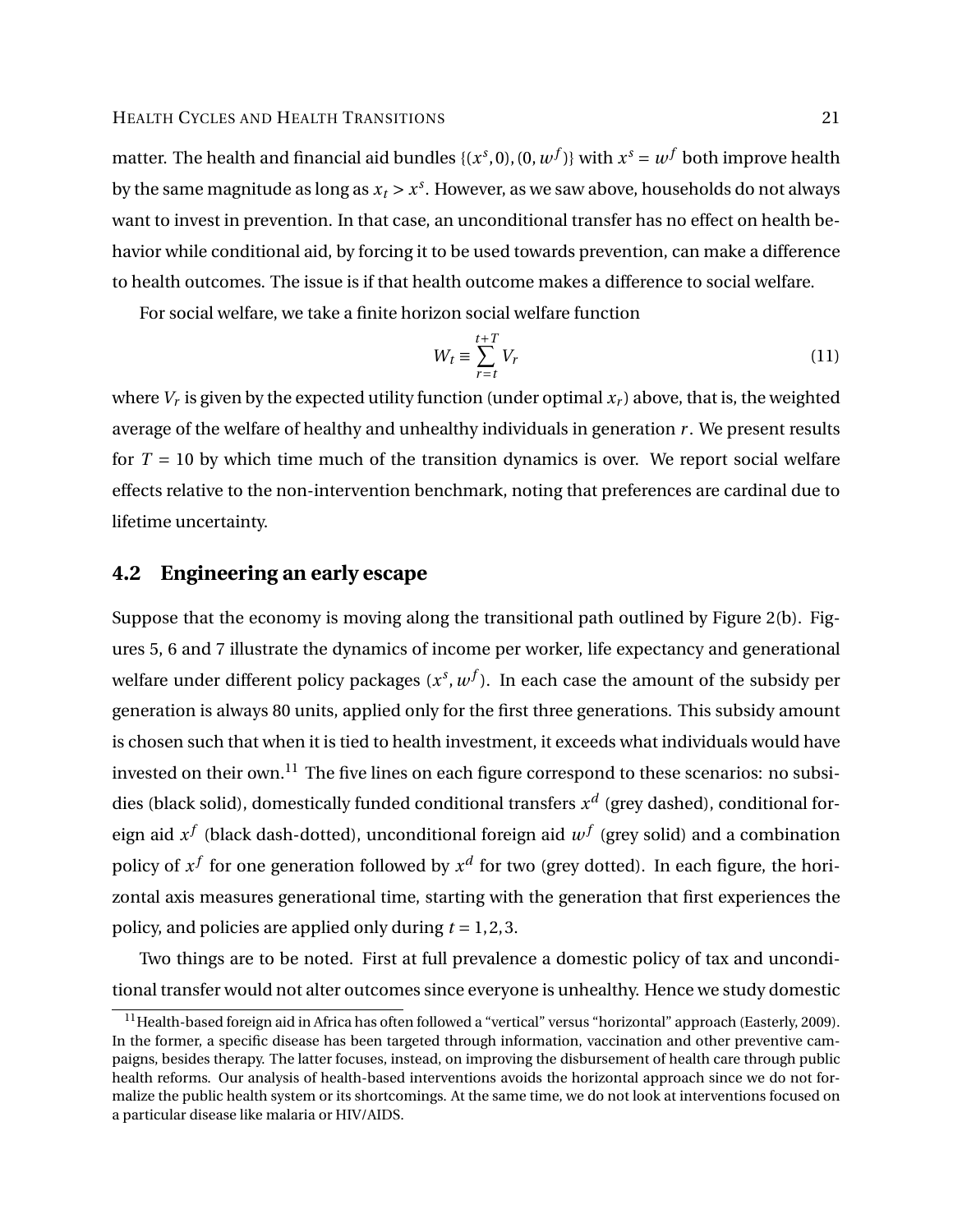

Figure 5: Output Growth per Generation under Alternative Policies

conditional transfers alone. Secondly, the combination policy package is meant to capture an emerging view that, given problems of aid dependence, foreign aid ought to be used as a temporary tool. For example, Ranis (2012) argues that engineering economic development may require unpalatable reforms. Rather than bearing the entire cost of that adjustment domestically, foreign aid may be used to ease the economy into the initial phase of adjustment before domestic policies take over. In our combination policy, conditional foreign aid is provided to the initial generation to encourage costly prevention and is then replaced by fully-funded domestic conditional aid for two more generations.

As was noted earlier, under no subsidies, the economy initially experiences negative growth and rebounds from the third generation. The "no subsidies" line in Figure 5 reflects the income dynamics of Figure 2(b). Domestic conditional aid  $x^d$  financed by taxes cannot accelerate the process. This is because both health investment and capital accumulation contribute to take the economy out of slow growth. When the economy allocates more resources to health by taxing income, capital accumulation decelerates and this latter effect dominates the boost that better health provides. Indeed, under this policy the economy experiences three generations of negative growth due to over-investment in prevention, followed by low growth due to higher prevalence than under "no subsidies". In Figure 7, we see that this package gives the lowest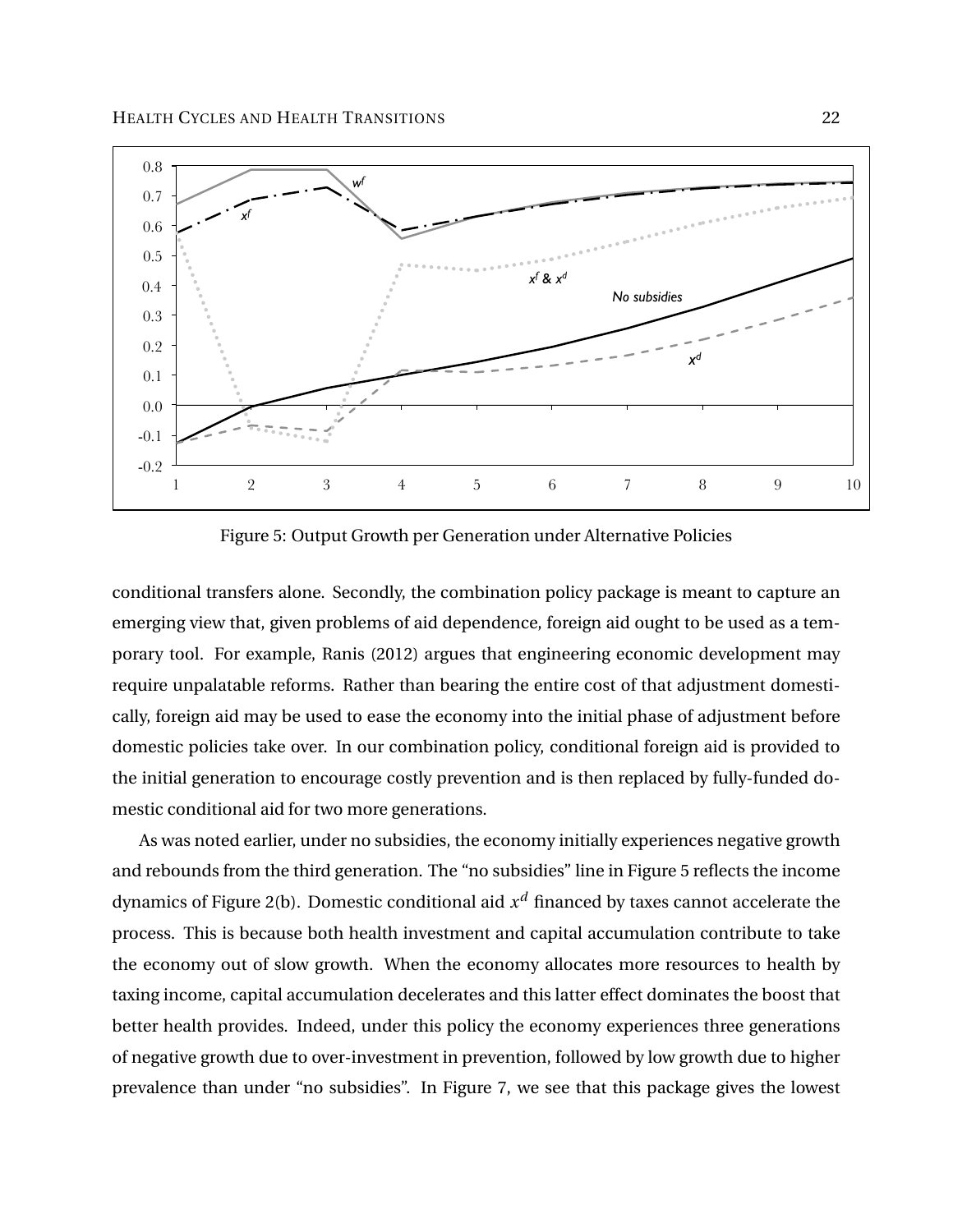

utility of all policies. $12$ 

Figure 6: Life Expectancy per Generation under Alternative Policies

Indeed Figure 5 makes it clear that the best policy to improve growth during the first three generations is unconditional foreign aid  $w^f$  followed by conditional foreign aid  $x^f$ . By the fourth generation, however, the latter starts to narrowly dominate. The only dimension in which  $x^f$  outperforms  $w^s$  is in terms of longevity (Figure 6).

Figure 5 also shows that the combination policy of foreign and domestic conditional aid is better than a pure domestic policy, but does come at a cost. Both  $x^f$  and  $x^f$ & $x^d$  generate similar initial outcomes since they do not differ in the first period. But the pain of adjustment due to higher taxes from the second generation decelerates capital accumulation. Growth falls drastically (Figure 5) even as life expectancy improves (Figure 6).

How do these policies affect generational welfare? Figure 7 shows that unconditional foreign aid is again the best while domestic unconditional transfers the worst. To net out the "short run" effects from the "long run", Table 2 reports social welfare calculations using (11). The first column of results shows that the gap in welfare improvements between  $x^f$  and  $w^f$  is not large but reflects more the dynamics of income than of health. Both policies, though, clearly dominate

<sup>&</sup>lt;sup>12</sup>We do not study domestic optimal policies for this reason. Any such policy would be dominated by one that wholly or partly relies on foreign assistance.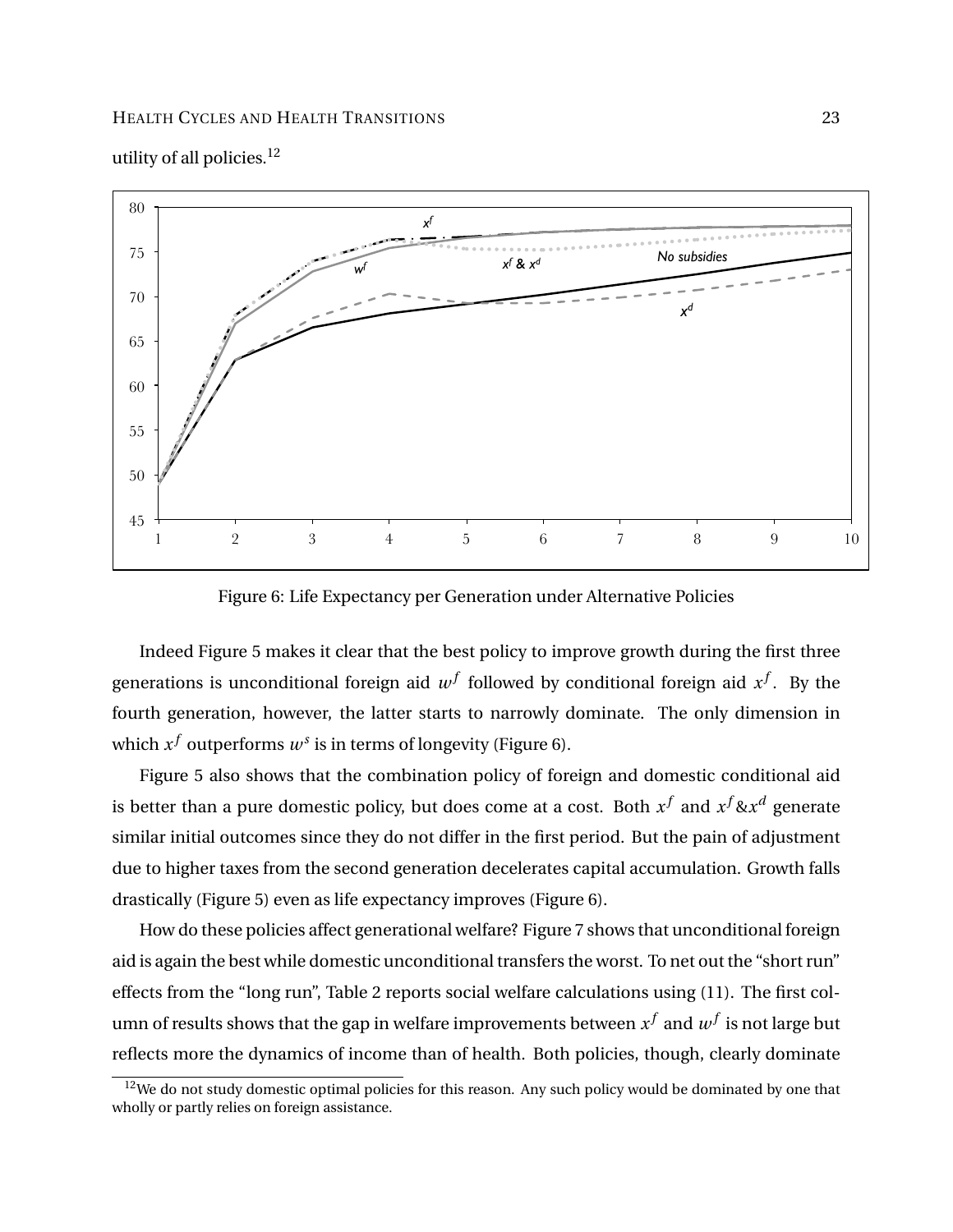

Figure 7: Welfare per Generation under Alternative Policies

the alternatives.

|       |                       |          |         | $\sigma = 1, A = 24.18$ $\sigma = 1.5, A = 43.32$ $\sigma = 1, i_1 = 0.3$ $\sigma = 1, A = 24.18, K_1 = 12$ $\sigma = 1, A = 20.5, K_1 = 7$ |                    |
|-------|-----------------------|----------|---------|---------------------------------------------------------------------------------------------------------------------------------------------|--------------------|
| $x^d$ | ! 7%                  | ! 4.5%   |         | $115.0\%$                                                                                                                                   |                    |
| $x^f$ | ↑58.7%                | ↑6.5%    | ↑14.2%  | ↑ 101.7%                                                                                                                                    | $\downarrow$ 0.44% |
| $w^f$ | $\uparrow 61.3\%$     | ↑6.7%    | ↑ 14.5% | ↑106.9%                                                                                                                                     | ↑1.72%             |
|       | $x^f$ , $x^d$   27.3% | $10.9\%$ |         | ↑33.9%                                                                                                                                      |                    |

Table 2: Welfare Effects of Alternative Policies

As a robustness check, the second column of Table 2 reports social welfare under a lower EIS but the same long-run growth rate of 1.8% per year. The relative ranking of unconditional and conditional foreign aid remains unchanged although welfare changes are now smaller. Under a lower EIS, households are less inclined to postpone consumption either through better health or savings. Hence policies meant to improve income growth or future population health are valued less.

Does policy effectiveness depend on initial conditions? We examine this by lowering the initial prevalence rate to 30%. Welfare comparisons for the two types of foreign aid appear in the fourth column of Table 2. The forces of convergence at this lower prevalence rate are, of course, much stronger since the population is healthier. Since the prevalence rate is low, pre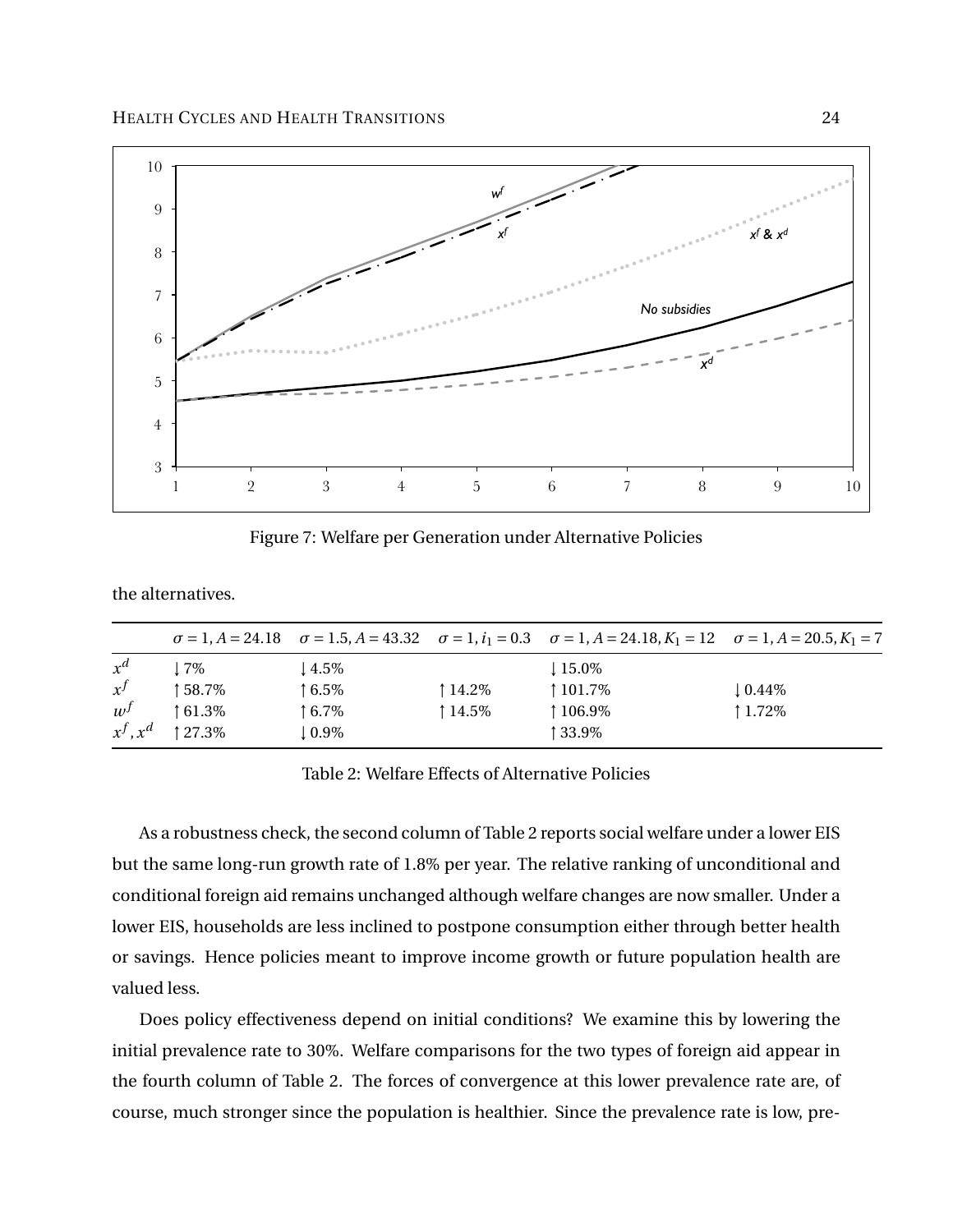vention is effective and high. Not surprisingly welfare improvements are smaller than the baseline scenario and it remains true that foreign aid yields a higher payoff if it is directed towards augmenting household budgets rather than health alone.

## **4.3 Policies in a Poverty Trap**

Entertain now a scenario where conditional health aid has the potential to be especially important: a poverty trap. We will study two such traps. Start with the poverty trap cycle for the baseline parameter values of Table 1 and initial conditions  $(K_1, i_1) = (12, 1)$  for which output fluctuates between 226 and 113. We apply the same policy packages, of 80 units during each of three generations, to this economy. Social welfare effects are reported in the fourth column of Table 2. The relative ranking of these policy alternatives is no different from the first column. Surprisingly, unconditional aid still dominates conditional aid and, as expected, the welfare effects are significantly larger than for an economy already converging to high growth.

To assess the robustness of this result, suppose  $A = 20.5$ . Now potential long-run growth is 1.27% annually and a poverty trap exists where the economy cycles between output levels of 133 and 196. Suppose the economy starts at  $(K_1, i_1) = (7, 1)$ , inside the poverty trap at an income level just above the lower bound of the cycle. If subsidies are sufficiently large to get the economy immediately out of the trap, there is no difference in outcomes between  $x^f$  and  $w<sup>f</sup>$ . Hence we use a lower subsidy amount than before, 15 units, applied for three generations. Welfare comparisons between conditional and unconditional foreign aid is reported in the last column of Table 2. Here too unconditional aid dominates conditional aid and welfare changes are much smaller than in the baseline scenario. The negative effect of conditional aid is due to the fact that, since income levels are now lower, incentivizing healthy behavior is more costly as it shifts resources away from capital accumulation.

In all the cases we studied above, the economy is initially very poor. At such low levels of income, the marginal utility of consumption is high, which means even a little income growth substantially improves welfare. Even though  $x^f$  improves longevity by more and lowers morbidity, the income growth effect from  $w^f$  dominates overall welfare calculations. This result bears upon the convergence of living standards around the world. Even though income levels around the world have not converged much since WWII, life expectancy at birth has. By incorporating an income equivalent of these life expectancy improvements, Becker *et al.* (2005)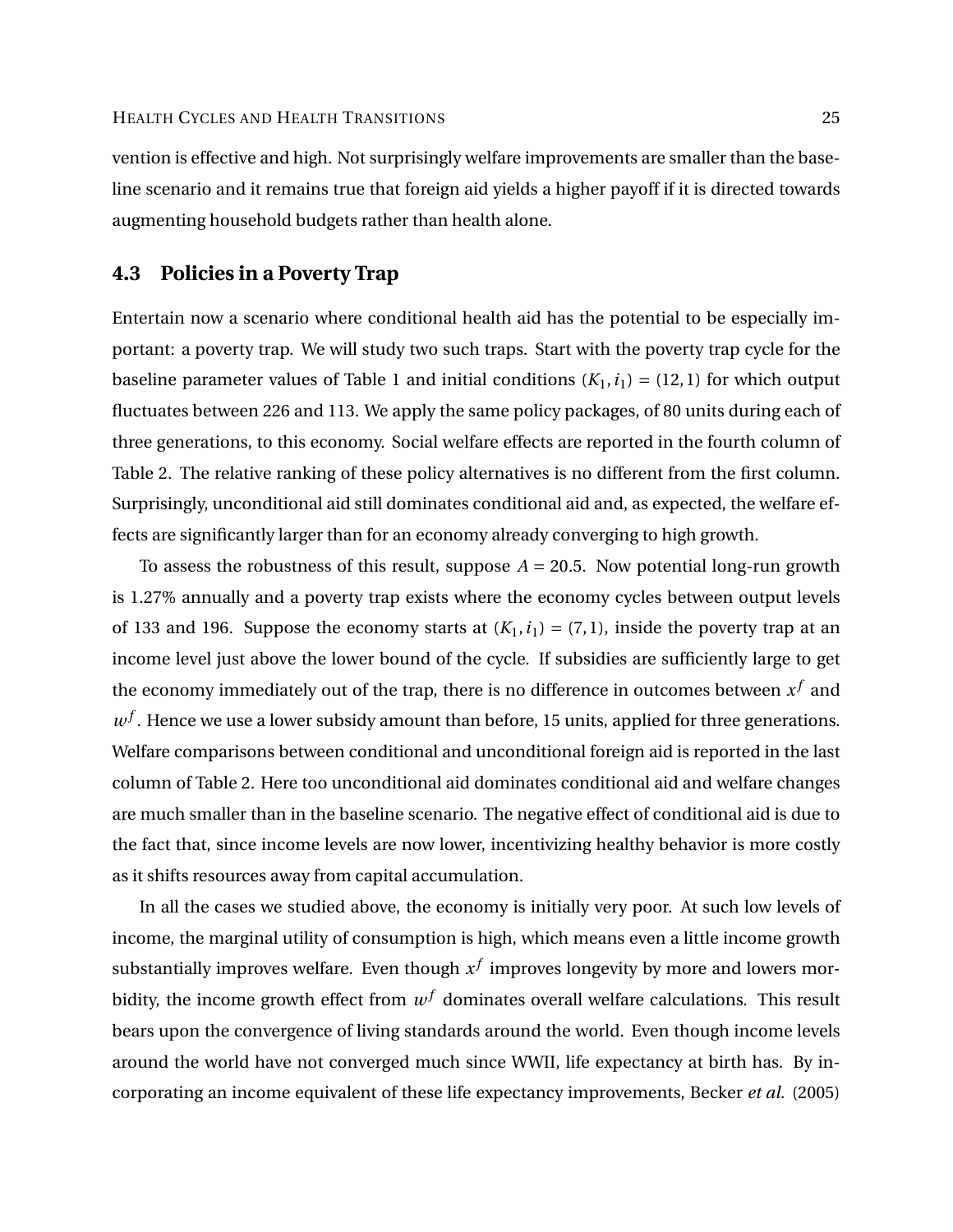show that this "full income" has converged much faster across countries than conventionally measured income. The welfare calculations above suggest that, despite the remarkable gains in life expectancy, income growth contributes to welfare convergence more strongly. In other words, all else equal, the marginal dollar is better invested in improving income in poorer countries than health. This result is, of course, sensitive to the parameterization. For some African countries the cost of ill health may well be more substantial than Table 1 in which case healthbased assistance would yield larger welfare gains.

In conclusion we note that our policy experiments suggest that, in principle, foreign assistance can be an effective way to improve income and health in the poorest regions. Despite ill health being the root of poverty here, conditional aid targeted towards healthy behavior does not dominate unconditional aid. The former does improve population health significantly but the income gains from the latter dominate welfare calculations. While the welfare gap between conditional and unconditional aid is not large, it is consistently positive across these experiments. Both types of policies dominate purely domestic or combination policies because of the distortionary effect of taxes on capital accumulation.

## **5 Conclusions**

This paper has presented new theoretical results on the presence of disease cycles in an economic model of epidemiology. Based on the broad patterns of sub-Saharan Africa's economic development, it has also quantitatively assessed whether and how policy can accelerate growth, eliminate the burden of ill health and improve overall welfare in the developing world. For both purposes, we use a modified version of the general equilibrium model of infectious disease transmission and economic growth presented in Chakraborty *et al.* (2010). The model is sufficiently simple to clearly point out important policy trade-offs, but at the same time rich enough to capture the main features of sub-Saharan Africa's disease ecology and development challenges. In future research we hope to incorporate more precise demographic structure and health behavior to understand the applicability of these results for development policymaking and the control of infectious diseases.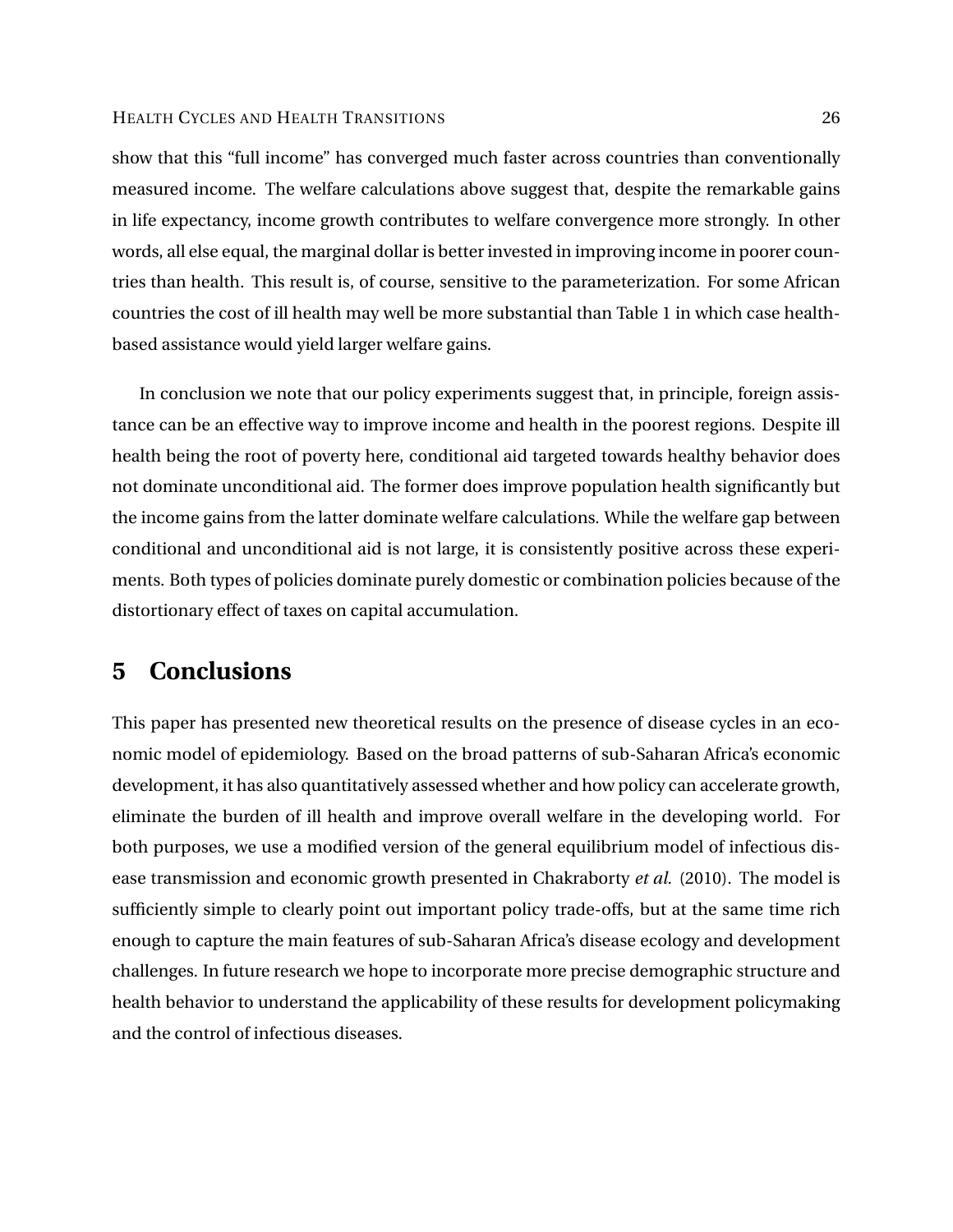## **References**

- Abu-Raddad, Laith J., Padmaja Patnaik and James G. Kublin (2006), "Dual Infection with HIV and Malaria Fuels the Spread of Both Diseases in Sub-Saharan Africa", *Science*, **314**, 1603- 1606.
- Becker, Gary, Tomas Philipson and Rodrigo Soares (2005), "The Quantity and Quality of Life and the Evolution of World Inequality", *American Economic Review*, **95** (1), 277-291.
- Bhattacharya, Joydeep, and Xue Qiao (2007), "Public and Private Expenditures on Health in a Growth Model", *Journal of Economic Dynamics and Control* **31** (8), 2519-2535.
- Chakraborty, Shankha, Chris Papageorgiou and Fidel Pérez Sebastián (2010), "Diseases, Infection Dynamics and Development", *Journal of Monetary Economics* **57** (7), 859-872.
- Currie, Janet and Firouz Gahvari (2008), "Transfers in Cash and In-Kind: Theory meets the Data", *Journal of Economic Literature*, 46:2, 333-383.
- Dasgupta, Partha (1993), *An Inquiry into Well-Being and Destitution*, Oxford University Press, New York.
- Easterly, William (2009), "Can the West Save Africa?", *Journal of Economic Literature*, 47:2, 373- 447.
- Frenk, Julio, José Luis Bobadilla, Claudio Stern, Tomas Frejka and Rafael Lozano (1991), "Elements for a Theory of the Health Transition", *Health Transition Review*, 1:1, 21-38.
- García-Montalvo, José and Marta Reynal-Querol (2007), "Fighting against Malaria: Prevent wars while waiting for the 'miraculous' vaccine", *Review of Economics and Statistics*, **89** (1), 165-177.
- Geoffard, Pierre-Yves and Tomas Philipson (1996), "Rational Epidemics and their Public Control", *International Economic Review* **37**, 603-624.
- Goenka, Aditya and Lin Liu (2010), "Infectious Diseases and Endogenous Fluctuations", *Economic Theory*, **50** (1), 125-149..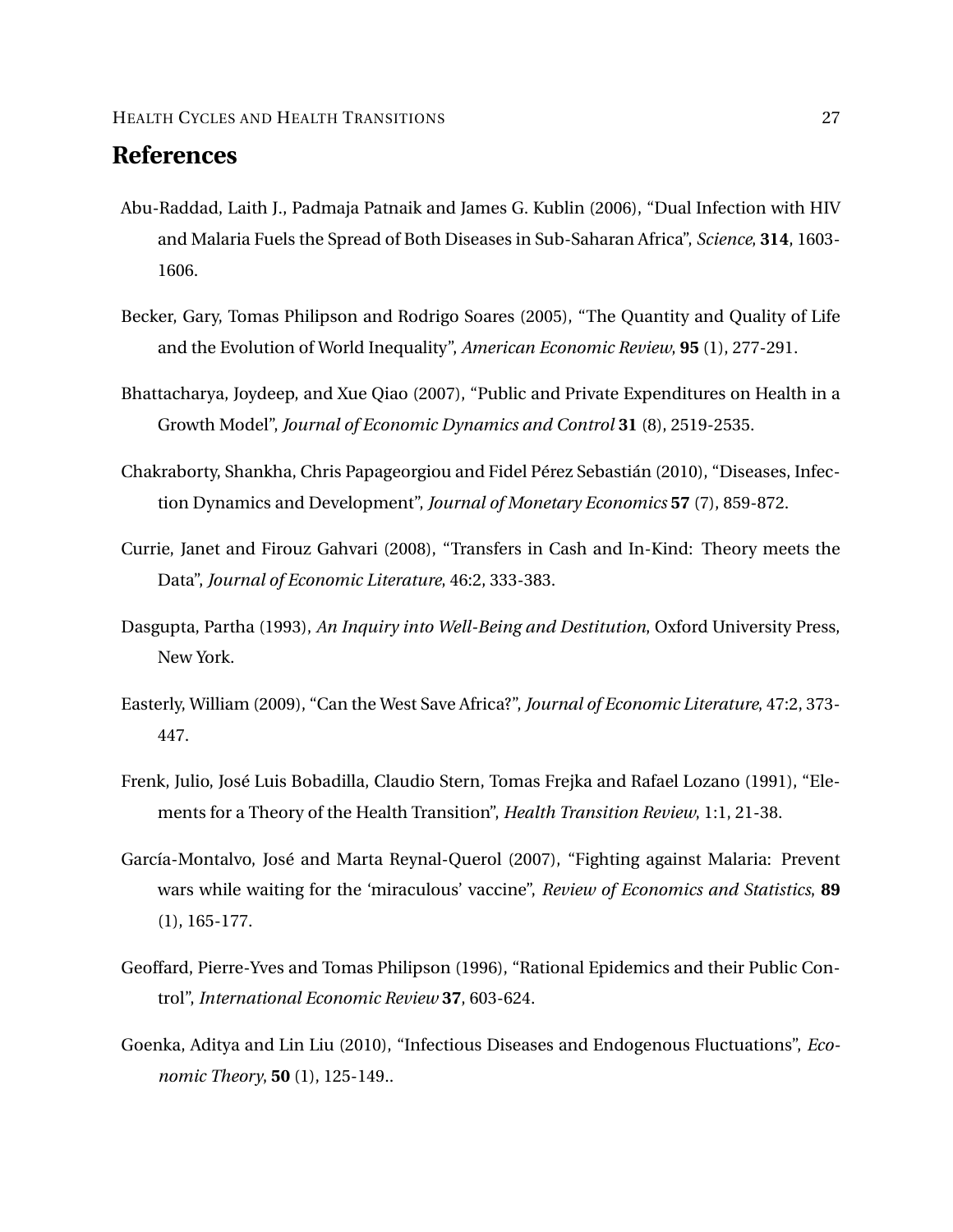- Goenka, Aditya, Lin Liu and Manh-Hung Nguyen (2013), "Infectious Diseases and Endogenous Growth", *Journal of Mathematical Economics*, forthcoming.
- Guvenen, Fatih (2006), "Reconciling Conflicting Evidence on the Elasticity of Intertemporal Substitution: A Macroeconomic Perspective", *Journal of Monetary Economics* **53**, 1451- 1472.
- International Monetary Fund (2013), *Regional Economic Report Sub-Saharan Africa*, April, Washington DC.
- Kiple, Kenneth F. (1993), "Diseases in Sub-Saharan Africa Since 1860", in Kiple, Kenneth F. ed.: *The Cambridge World History of Human Disease*, Cambridge University Press, New York.
- Kunitz, Stephen J. (1993), "Diseases and the European Mortality Decline, 1700-1900", in in Kiple, Kenneth F. ed.: *The Cambridge World History of Human Disease*, Cambridge University Press, New York.
- Lyons, Maryinez (1993), "Diseases of Sub-Saharan Africa since 1860", in in Kiple, Kenneth F. ed.: *The Cambridge World History of Human Disease*, Cambridge University Press, New York.
- Mishra, Prachi and David Newhouse (2007), "Does Health Aid Matter?" *Journal of Health Economics*, **28** (4) pp. 855-872.
- Mookherjee, Dilip (2006), "Poverty Persistence and Design of Antipoverty Policies", in A.V. Banerjee, R. Benabou and D. Mookherjee (eds.) *Understanding Poverty*, Oxford University Press.
- Philipson, Tomas (2000), "Economic Epidemiology and Infectious Diseases" in Culyer and Newhouse, eds.: *Handbook of Health Economics*, North-Holland.
- Rajaratnam, J., Marcus, J., Levin-Rector, A., Chalupka, A., Wang, H., Dwyer, L., Costa, M., Lopez, A. D., and C. J. L. Murray (2010), "Worldwide mortality in men and women aged 15-59 years from 1970 to 2010: a systematic analysis", *The Lancet*, 375 (9727): 1704-1720.
- Ranis, Gustav (2012), "Another Look at Foreign Aid", *Economic Growth Center Discussion Paper No. 1015*, Yale University.